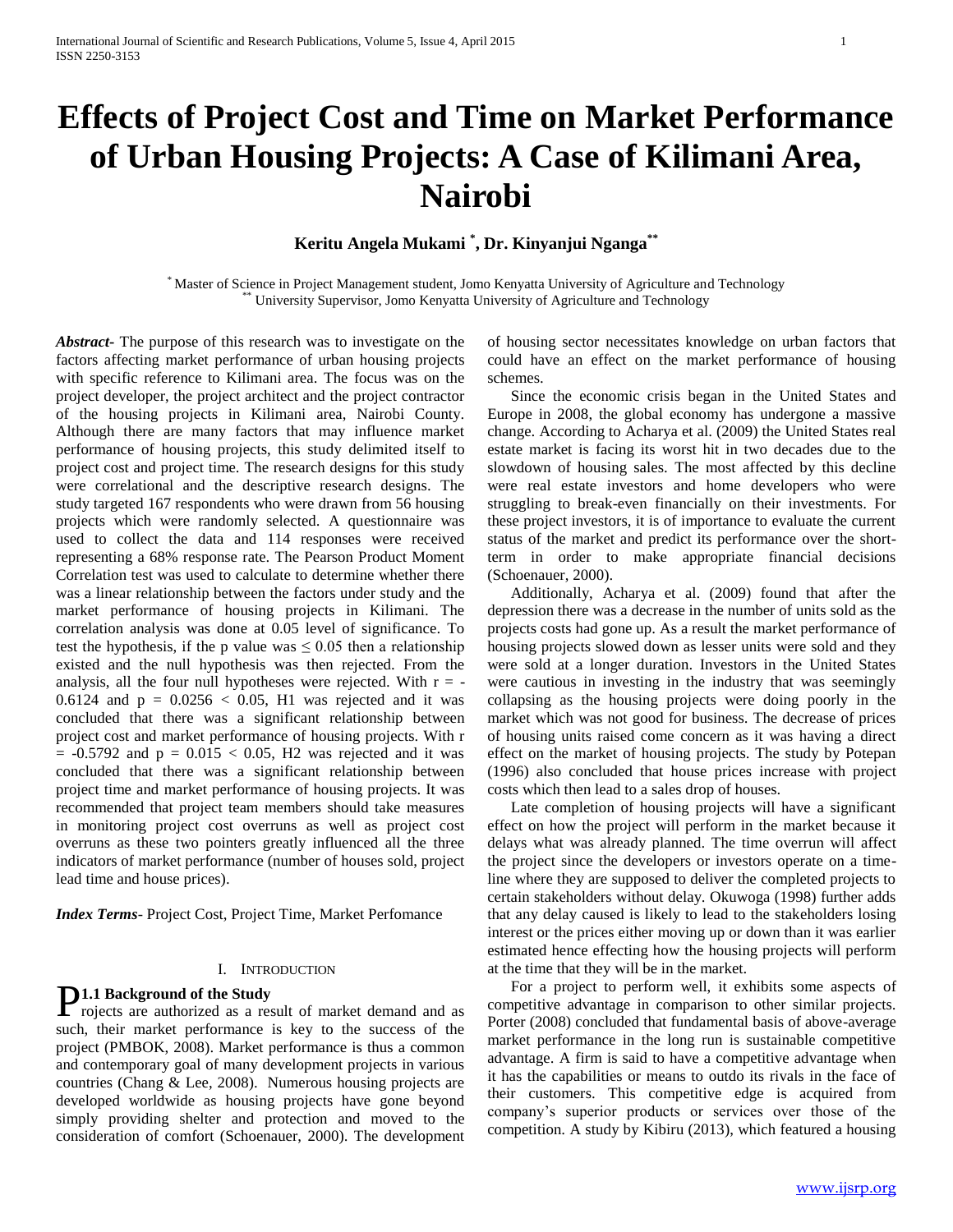project in Kenya, found out that product differentiation added to the competitive advantage of housing projects which influenced the number of houses sold. Blackley (1991) suggested that marketing strategies of a housing project is an important issue as it may affect the selling price and the time taken for the property to be sold - project lead time.

 Projects are planned and implemented within certain areas of influence which include the economic environment and political environment (PMBOK, 2008). Hass (2013) revealed a slowdown in the housing market in Kenya during the first quarter of 2013 as purchasers held off in concluding house moves during the election period. There was a decrease in the number of houses sold which affected the housing market. While agreeing with Hass (2013), Kagochi and Kiambigi (2012) further noted that investments in housing projects took longer lead time than earlier planned as a result of the disruption that was caused by the chaos during the 2007 Kenyan election. This is reinforced by the Global Property Guide (2013) which reported that there was a fall in house prices in Egypt during the political tension caused by the ousting of President Mohammed Morsi by a military coup. Economic factors facing a project have a direct impact on their profitability and, therefore, are important to analyze (Lee & Kotler, 2011). These factors include inflation rate, exchange rate, interest rate and mortgage rates. Nellis and Longbottom (1981) and Abelson (2005) all identify the mortgage interest rates influence on house prices which, by extension, affects the housing market. The property market will slow down when the mortgage rates rise. Hass (2013) reported that mortgage rates in Kenya ranged between 17 and 19% with the highest rate being asked by Chase Bank, at 22%. Lending and mortgage rates in some countries are as high as 20%, taking Nigeria for instance. This is sharply contrasted by Mac (2014) who noted that the sales in housing units in the United States were boosted with bank mortgage rates being down to an average of 3.89 % for a 30 year mortgage.

 Technological advances also have an effect on the market performance of housing projects. Notably, Malaysia as a developing country has obtained benefits from the development of the housing projects through numerous technologies (Jarad et al., 2010). The shift from conventional building methods to more technological advanced methods has led to improved performances in the market where clients tend to buy more number of houses as better housing units are developed at an affordable cost as a result of their technological applications. Additionally, Shin et al. (2008) observed that more technologically advanced housing units will tend to do better from inception towards completion.

 The level of stakeholder support plays a role in the market performance of any project. In any project, and especially in housing projects, many different and sometimes discrepant interests must be considered. According to Olander and Landin (2005) a project affects stakeholders in both positive and negative ways. The positive effects can be better communication, better housing or higher standards of living. A negative attitude to a construction project by stakeholders can severely obstruct its implementation. Such obstruction will cause cost overruns and exceeded time schedules due to conflicts and controversies concerning project design and implementation. This can result in extended project lead times and the fall of house prices which affects the market performance of the project. McElroy and Mills (2007) suggested that relationship with stakeholders must be developed and structured so as to achieve a successful outcome.

Kenya's property market is one of the most active in the East African region, equally rated among the top in the African continent (Knight Frank & Citi Private Bank, 2011). This is best explained by the fast rising demand for good urban housing, thanks to the growing middle class that is now pushing up demand for housing projects especially in places surrounding the capital Nairobi. Hass (2013) reported that in 2008, the Ministry of Nairobi Metropolitan Development estimated that the middle class housing gap in the city would reach a shortfall of 1.6 million by 2030. This triggered the setting of targets for 200,000 housing builds a year. The report further explains that planning approvals by Nairobi City Council in 2013 totaled to 15,337 with most of these projects being in Embakasi and Kilimani, both having more than 1,200 units approved.

 However, Situma (2014) observed that the market performance of these projects in Kilimani was still very low. Many remain unoccupied with ''for sale'' signs dangling on the front gates. This study will thus seek to look at the market performance of housing projects in Kilimani Estate.

 Africa has some of most of the world's largest cities with population growth rates above 5 % per annum (UN – Habitat, 2011) thus exerting a push for housing projects. Alongside the economic growth rates registers in the past decades, empirical evidence has shown that the African middle class has been growing too. As the middle class grows, so do cities which today host one out of four Africans (Yannis, 2013). Though housing demand in Africa has attempted to respond to these changes, it has been crippled with a number of hurdles. Hass (2013) reports that the estimates in 2008 had put the shortfall in middle class housing in Nairobi at 1.6 million by 2030. This led the government to set a target of 200,000 housing builds per year in the city but planned housing builds in 2013 reached just 15,000, with both Kilimani and Embakasi each having 8 % of these housing projects.

 While this demand for housing has led to an increase in housing projects in a number of areas, the market performance of these projects in Kilimani are still very low. Many remain unoccupied with "for sale" signs dangling on the front gates. Situma (2014) further described that some developers have had to reduce the asking price several times and still there are no takers. Worse still, some properties have even been on the market for over 2 years. This is an indication that there has been a reduction in the number of units sold.

 The financial and economic crisis of 2007 had a measurable impact on the market performance of housing projects. During this period, Nistorescu and Ploscaru (2010) noted that there was a decline in the number of houses sold. Particularly the case in Ireland, Spain and the United Kingdom, the financial crisis led to a sizeable inventory of unsold newly built houses and a fall in housing prices. A study by the Global Property Guide (2013) reported that there was a fall in house prices in Egypt during the political tension caused by the ousting of President Mohammed Morsi by a military coup.

 Like any other investor, the end goal of a housing project developer is to get the optimal return from his investment. The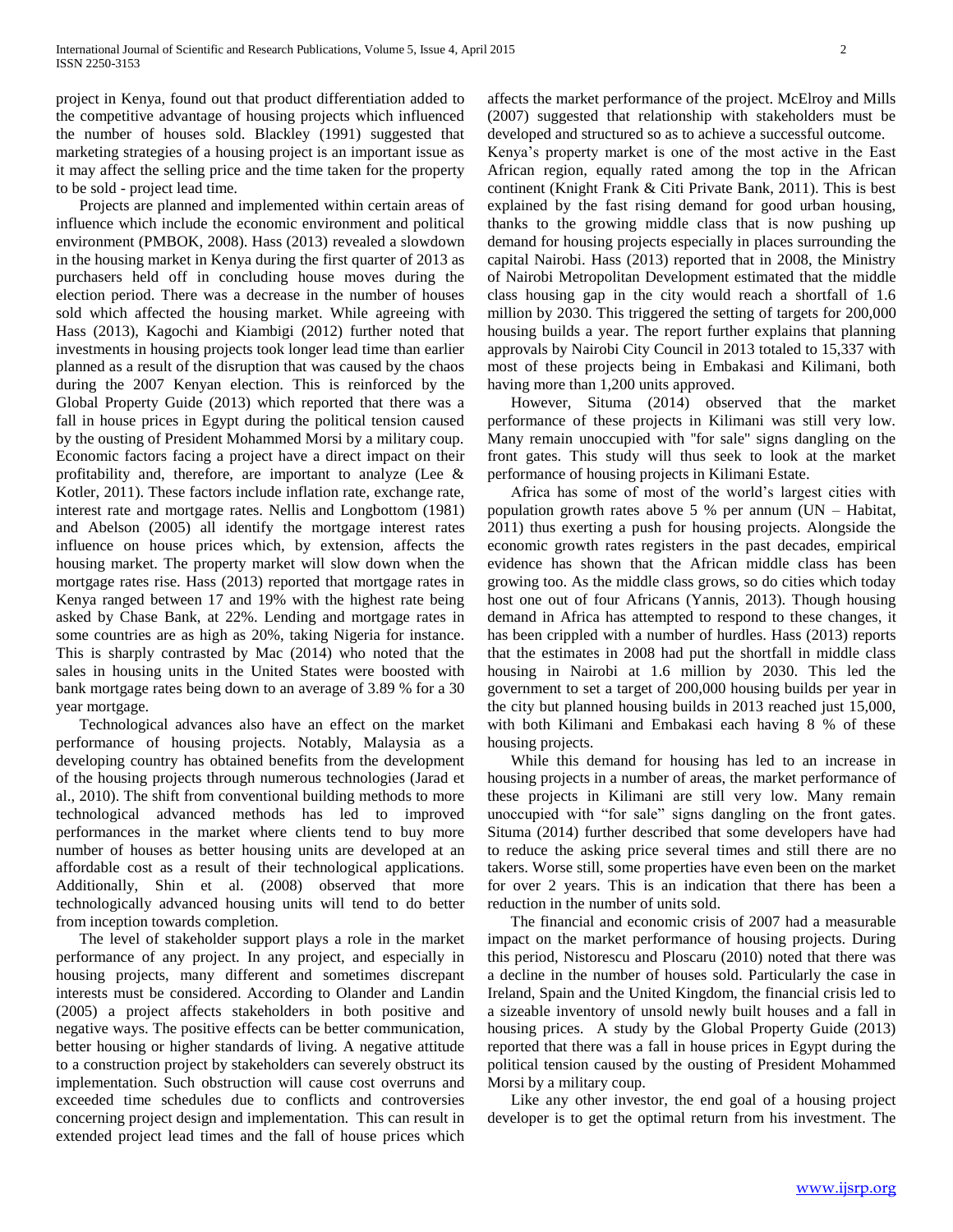problem that this study seeks to address the market performance factors of housing projects in Kilimani, Nairobi County.

 The general objective of this study was to determine the factors that influence market performance of urban housing projects. The research objectives of this research were; to determine the influence of project cost on market performance of urban housing projects and to examine the influence of project time on market performance of urban housing projects. This study will be useful to the policy makers. It will lead to favourable policies concerning access to finance for developers and housing/ property buyers. The Local Government will also use the findings of this study to understand the extent to which their jurisdiction affects the market performance of housing projects. Project sponsors would also understand the different aspects which come into play when it comes to market performance of housing projects.

 The study will also inform on the current market conditions in this sector which will be fundamental to firms as well as upcoming property developers that want their project's output to have the shortest lead time. The findings of this study will thus positively influence investment decision making which will eventually lead to higher contribution to economic growth.

 The study will be important to academic and business researchers. The development of the housing market is a very vast one and this research will give rise to key areas of weakness where there will be significant opportunity for further research in an effort to enhance investments in provision of income from housing in the country.

 The study focuses on housing projects in particular those located in Kilimani area, Nairobi County. The respondents will be limited to three categories of key personnel who are mainly involved in the project cycle (initiation, planning, implementation, monitoring, evaluation and closure) of a housing project. These include the project developer, the project architect and the project contractor. Although there are many factors to influence market performance of housing projects, this study will delimit itself to project cost, project time, project competitive advantage and project environment.

 The extent to which the respondents may be willing share the information may be a limitation to this study. This may be due to the respondents not fully understanding the intent of the study. The researcher intends to overcome this limitation by fully explaining of the purpose of the study. Additionally, the researcher will guarantee the confidentiality of the respondents. The researcher will also make prior appointments to avoid ambushing the respondents.

#### II. LITERATURE REVIEW

#### **2.1.1 The Theory of Constraints**

 While analysing Goldratt's (1992) Theory of Constraints (TOC), Mabin (2003) argued that organizational performance is dictated by constraints. Constraints prevent an organization achieving its performance goals. Constraints can involve people, supplies, time, information, equipment, or even policies and they can be internal or external to an organization. The theory states that there is always at least one constraint in a system at any given time that limits the output of the entire system (Tulasi et al., 2012). When one constraint is strengthened, however, the system does not become infinitely stronger. The constraint migrates to a different component of the system. Some other link is now the weakest and all other links are non-constraints. The system is stronger than it was but still not as strong as it could be. TOC uses a focusing process to identify the constraint and restructure the rest of the organization around it. Goldratt originally identified five-step process for the theory (Motwani, 1996). These are identification of the constraint, its exploitation and subordination of everything else to the constraint, its elevation and back to the first step to identify the new most important constraint.

 This theory is applicable to project management, not only in scheduling of resources such as time and money but also in extension, determining market performance. Any project link is either a constraint or has the potential to become a constraint. Often, when project risks are identified and assessed at early stages of the project life cycle, the project team prioritizes the risks according to severity (Steyn, 2011). There is a tendency that the lower severity risks are not given much attention and are eventually neglected. However as the project progresses, the less severe risks can change and have a high impact on the project. But according to TOC, once the highest constraint is removed, the process does not end (Motwani, 1996). It immediately starts work on the next highest constraint. This is because the next most severe risk now becomes the highest constraint on the project and it should now be worked on.

 The process continues because each risk is a weak part of the chain. Whenever the highest risk in a project is identified, focus should be on that risk with the aim of either eliminating it or reducing either its probability of occurring or its impact to the level it would not be critical anymore. As an example, cost overrun is a constraint that is likely to make the market performance of housing projects poor*.* Constraints within the system could also be the nature of the political environment.

#### **2.1.2 The 7Ps of Marketing Model**

 Successful marketing performance depends on addressing a number of major issues. The 7Ps of marketing is a model that was developed from the original four Ps that included product, price, promotion and place of a good (Koontz, 2004). The key reason as to why these aspects were chosen as the main part of marketing mix was the fact that they were specific factors over which the marketing manager ought to be able to exercise a degree of control, depending on the nature of the organizations' resources. When marketing services, managers have control of more factors. This led to the creation of the services marketing mix by Booms and Bitner (1981) which included process, people and physical evidence.

 The 7Ps have been employed to drive and analyze marketing activities in a wide range of markets (Kotler & Keller, 2006). The product is viewed as the first and most important of the seven Ps. This is due to the fact that product represents whatever the company sells to its customers. The product possesses interrelationships with all the other aspects of the seven Ps. Aaker (2007) suggests that the quality of a product helps determine the cost to produce, and hence its price. The product will additionally affect the market segments to which it could appeal hence influencing its place as well as promotion necessary to sell it.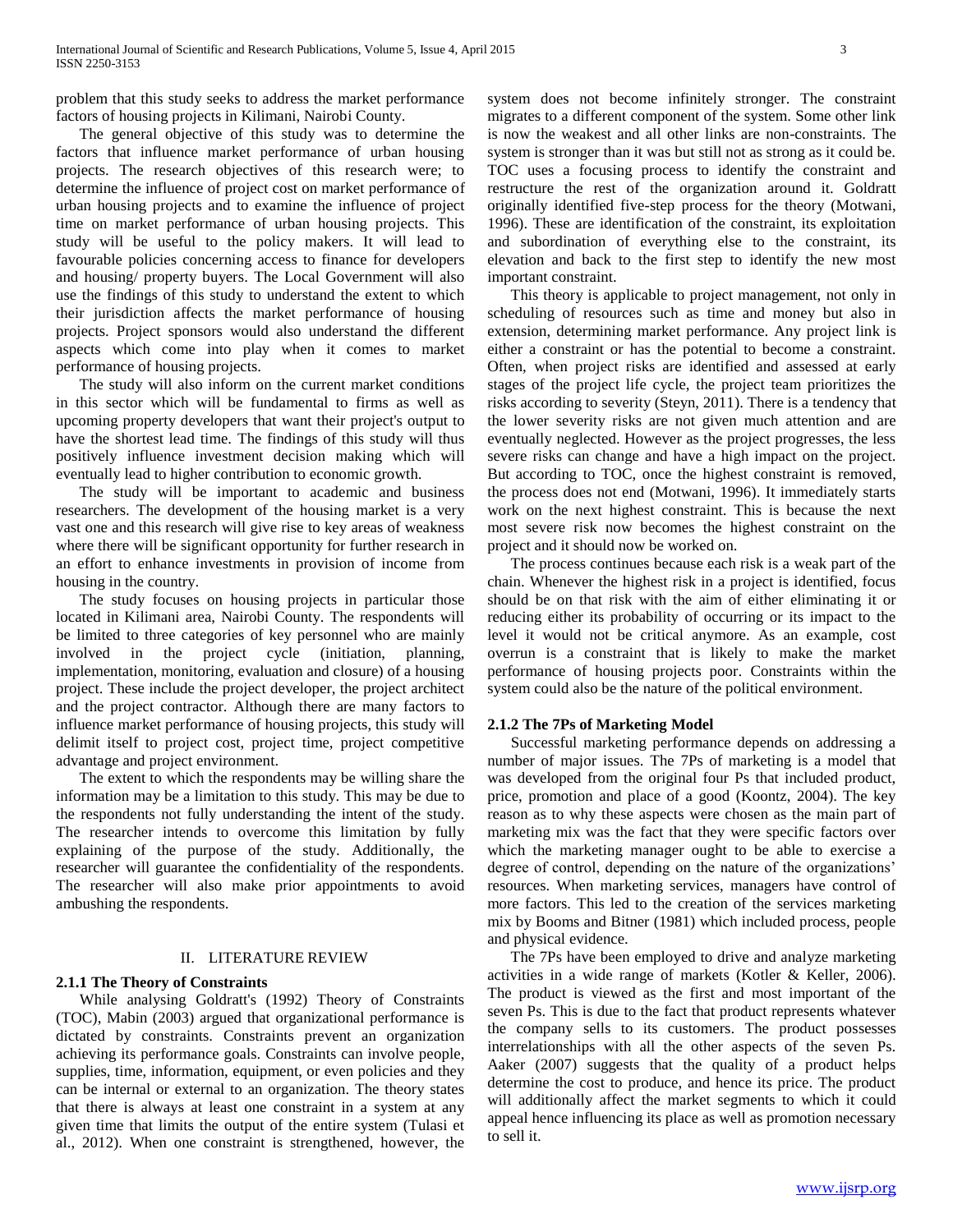A product is only worth what customers are prepared to pay for it. The price also needs to be competitive, but this does not necessarily mean the cheapest; the small business may be able to compete with larger rivals by adding extra services or details that will offer customers better value for money (Kotler & Keller, 2006). Additionally, the price of a product tends to possess significant relations with the other aspects of the marketing mix. The fact that the price for a given product or service involves all the decisions that a firm needs to make around the pricing strategy and any discounts that may be offered, shows a strong relationship with promotions that the firm will use (Nagle & Holden, 2001). Price will also be affected by the costs associated with the product; hence showing a relation towards the product characteristics, individuals that are employed to market the product plus the places that the product or service is provided.

 Promotion is the way a company communicates what it does and what it can offer customers. It includes activities such as branding, advertising, public relations, corporate identity, sales management, special offers and exhibitions (Armstrong & Kotler, 2013). Notably, promotion is linked to product, price and place. Promotion is viewed as one of the widest aspects of the marketing mix that covers all the marketing communications, encompassing the advertising and publicity around the service. As a result, wide ranging aspects of the promotion will often be dependent on the product, price that is charged, place, characteristics of the individuals that provide it plus the processes that are involved in the service. Additionally, physical evidence and promotion are related as the effectiveness of any promotion will tend to rely on the physical evidence to which it is based (Bitner, 1990).

 According to Rafiq and Ahmed (1995), anyone who comes into contact with your customers will make an impression, and that can have a profound effect positive or negative on customer satisfaction. The reputation of your brand rests in the employees' hands. The staff must, therefore, be appropriately trained, wellmotivated and have the right attitude. There exists a relation on the processes and the people involved as customers will need some rapid response on questions they may have raised on a product or service (McCarthy, 1960). Hence an efficient system will ensure that the processes are handled by the right people to attain satisfaction which could lead to purchase of the product or service.

 The physical evidence go hand in hand with the impression that a customer gets when visiting housing units that one might be willing to purchase; units that are physically appealing will attract customers more (Bitner, 1990). In the housing industry, the value of a housing unit lies in the eyes of the beholder and for continuous performance in the market; the firm ought to give the customers what they want and not what the firm thinks the clients want. There ought to be a system that is in place in the organization that continuously checks what the various stakeholders think of the housing units that have been developed, how efficient are the support services of the organization, whether their need have changed and whether they can see them changing (Rafiq & Ahmed, 1995).

 Through efficient systems one is sure that the right price is set for the right commodity in the market hence the customer will attain value for the product. An expensive product will mean that the customer should expect a high quality product. The

marketing medium that you position the housing project matters to the consumers. For instance, if it is via the internet the organization should give a clear detail of the housing units in a way that customers will want to have a physical visit to view the houses (Chaffey, 2006). Hence need arises for the physical evidence of the housing units that one will be selling. Additionally, in promotion the organizational promotional activities ought to capture the attention of the customers that are targeted and enable them to understand why they should buy the properties. The people in the organization also should understand what is being offered ensuring that through promotion they explain to the customer the benefits that they get through purchasing and not just the features of the housing units.

#### **2.1.3 PESTEL Model**

 PESTEL analysis is a strategic tool to analyze the present market condition of a business. It is also useful in understanding market growth or decline, potential and direction for operations. According to Grundy (2006), PESTEL ensures that company's performance is aligned positively with the powerful forces of change that are affecting business environment. The acronym PESTEL stands for Political, Economic, Social, Technological, Environmental and Legal.

 Political factor plays a major role in any business venture of an organization. Jobber (2006) observed that the political condition of the country, region or the market has direct effect on the company's outcome there. Apart from the stability, the political factors also taken into account include government policies and tax laws. Housing projects in Kenya have to face a number of statutory fees and levies. Nahinga (2014) reported that the developer will be taxed during the land transactions, while engaging consultants, during construction and through ownership of the property.

 Economic factors facing businesses have a direct impact on their profitability and, therefore, are important when you analyse PESTEL (Lee & Kotler, 2011). These factors include inflation rate, market demand, interest rate and disposable income available to end consumers. Levels of economic growth and poor mortgage availability seriously impact the housing market. TMC and Hass (2013) observed that there are about 20,000 mortgages currently in the Kenyan market in a population of over 40 million people. This is very low compared with other nations. The UK for example has 9.2 million mortgages representing 37.3% of households and the US has 44.5 million mortgages representing 59.3% of households. Closer to home, residential mortgages represent 56% of all leading South African households. The report further highlights that mortgage rates remain high in Kenya compared to other countries. For example, the average rate in South Africa stands at 8.5%, while those of the UK and US are at 5.5 and 3.5% respectively.

 One social factor which may affect the market performance of a housing project would the brand name of the developer. Credibility of a builder or the company plays an important role in convincing the buyer to buy the house and be sure of the quality of construction work done. A low credibility or image can lead to poor financial performance. A good image is not just built in a day; it takes years of servicing the society through following high standards of work in the process of construction and sale. Factors such as increasing crime, ageing population, and population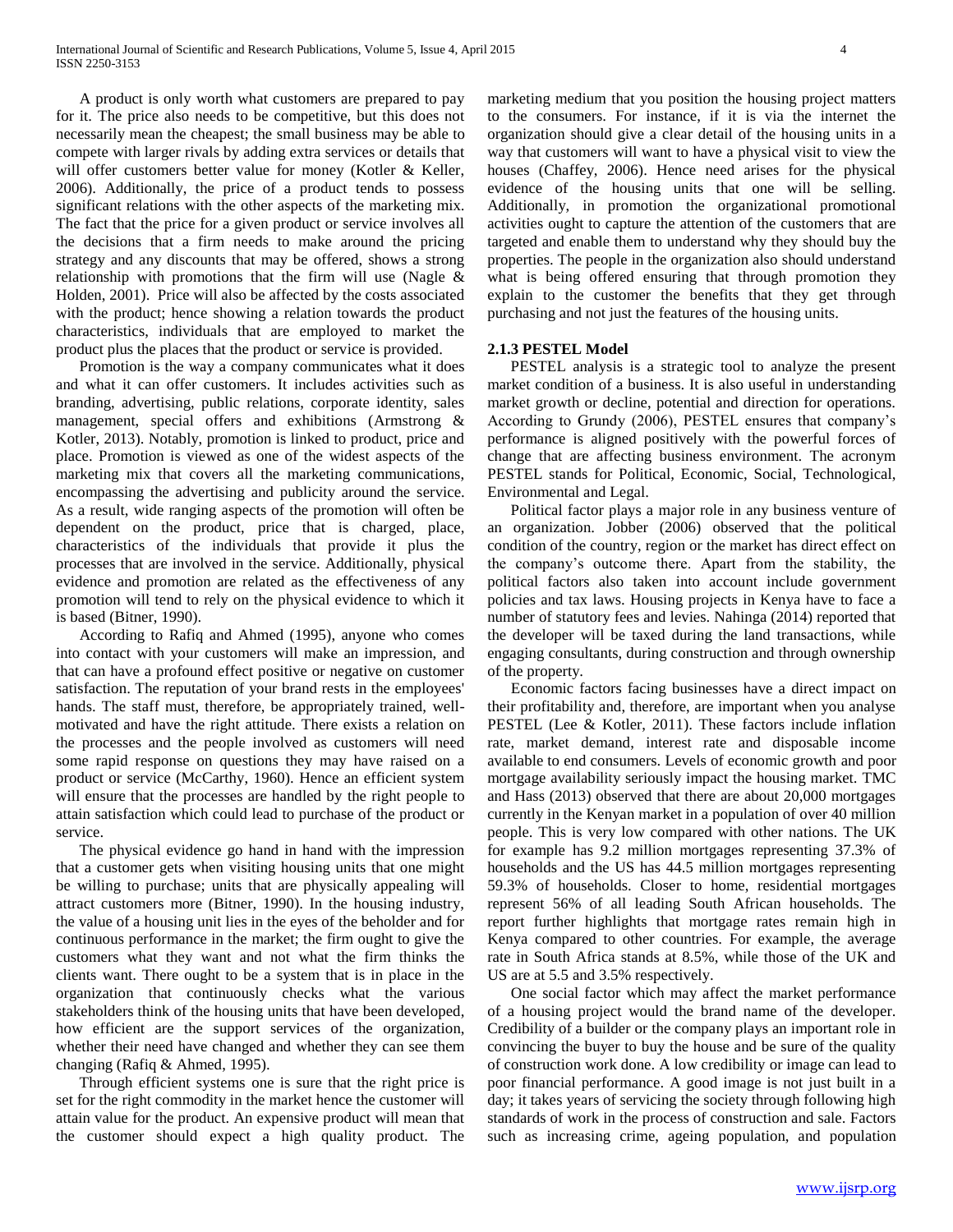growth rates are part of the social dimension. An increase in the ageing population may impact on the types of buildings projects required. Borowiecki (2009) found that a 1 % increase in population growth results in a 2 % higher house price growth.

**Environmental impacts in a housing project** can include issues such as waste disposal and recycling procedures while the legal factors may encompass planning legislation and building regulations. Technological factors refer to the advances in technology and their adoption in projects. New construction technologies affect working practices in the building industry, constructing more component systems in factories rather than on the building site (Jarad et al., 2010). Over and above the observations of (Jarad et al., 2010), Shin et al. (2008) observed that more technologically advanced housing units will tend to do better from inception towards completion.

#### **2.2 Conceptual Framework**

 A conceptual framework is a conceptualization of the relationship between the independent variables and the dependent variable in a study and shows the relationship graphically (Mugenda & Mugenda, 2003). The conceptual framework for this study is shown in figure 2.1.



#### **Figure 2.1: Conceptual Framework**

 This study looked into four independent variables namely project cost and project time. The dependent variable is market performance of housing projects. The indicators of market performance of housing projects will be number of housing units sold, project lead time and house prices. The indicators for project cost are cost overruns of the project and the availability of capital to project developers. The indicators for project time are time taken from project initiation to closure and the time taken to meet statutory requirements.

#### **2.3 Empirical Review**

 This section examines the relationships between each of the two independent variables and the dependent variable.

## **2.3.1 Project Cost and Market Performance of Housing Projects**

 Availability of capital to the stake-holders has been a setback in the market performance of housing projects. In respect to the access to finance for developers, most housing projects are financed primarily through debt. Considering the time needed for construction, potential delays as well as high and fluctuating

interest rates, the cost of debt can weigh negatively on the total financing structure of a housing project (Yannis, 2013). In addition, access to equity is in short supply making financing harder as it becomes difficult for developers to become eligible for loans. Yannis (2013) further notes that this limits the development of housing projects delivered to the market, resulting in higher priced housing units which face poor market performance thus threatening the capital introduced by the developer in the first place.

 Leah (2012) also cites availability of funding as one of the major cost driver for the developers of houses who in turn have to recoup the same from the final buyers of the houses by charging high prices. Memon (2010) support this finding and stated that in house development, availability and cost of long term funding has a major influence on the final cost of the house. Similarly, the study of Hull et al. (2011) found out that the cost of funding and availability of long term funds influenced house prices in London, UK. These studies, however, did not identify the effect of capital availability on the project lead times.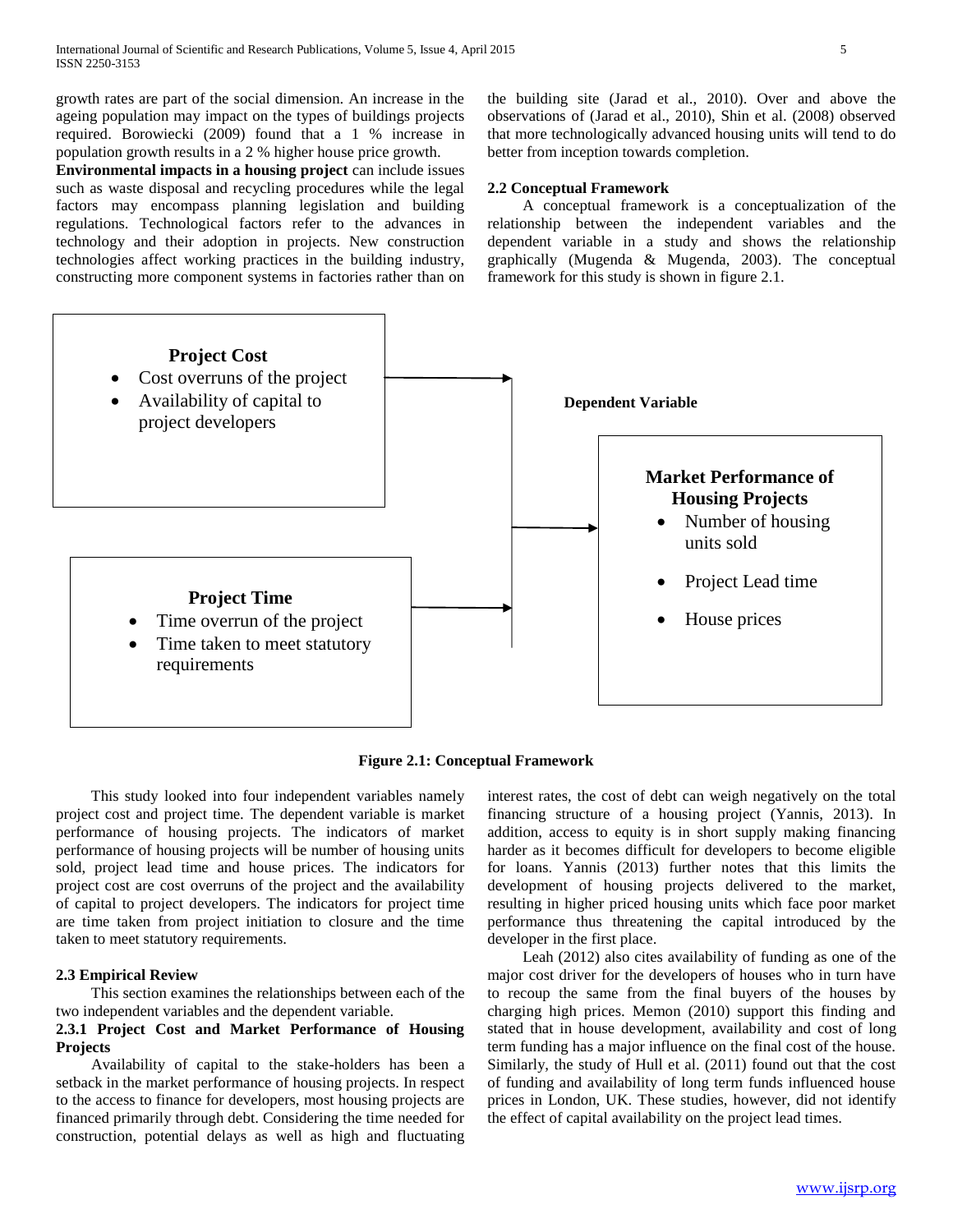The financial and economic crisis of 2007 had a measurable impact on the market performance of housing projects. During this period, Nistorescu and Ploscaru (2010) note that developers could not access credit facilities and thus new residential constructions were on a downward trend. This trend, coupled with the householder's lack of confidence in future market prospects, resulted in a decline of the number of houses sold. Particularly the case in Ireland, Spain and the United Kingdom, the financial crisis led to a sizeable inventory of unsold newly built houses and a fall in housing prices.

 Cost overruns can result from increasing project costs brought by a change in government policy. Hass (2013) reported that the construction permit fee in Kenya has been increased by a multiple of between 200 and 1250, from 0.001 to 0.006 % of the cost of construction to 1.25 %. At the same time, sharp increases in land rates and the city council construction fees added increased financial disincentives to development. Any additional cost that is passed on to the developer is eventually passed onto the home buyers. This has seen developers raising the unit selling price (Shelter Afrique, 2013). As housing prices go up, many potential home owners will shy away from purchases thus leading to poor market performance.

 An investigation of the Swiss housing market by Borowiecki (2009) identified change in construction costs as an important house price determinant. An appreciation of construction costs leads roughly to equal increases in prices of dwellings. Consequently, an increase in construction prices is fully transferred to the buyers. This study, however, did not identify the project lead time as an indicator of market performance of housing projects.

# **2.3.2 Project Time and Market Performance of Housing Projects**

 Like any other project, a housing project may run into unforeseeable risks which may lengthen the project time. Assaf and Al Hejji (2006) as well as Stumpf (2000) indicate that a project completed within the specified time is a rare event even with today's advanced technology and management understanding of project management techniques. PMBOK (2008) points out that time overrun is a major risk in any project which may lead to a project having poor performance. It is argued by Shelter Afrique (2013) that time overrun affects the project lead time in that by the time the developer is through with the project, the customers tastes and preferences have changed or there have been new trends in the housing market which are then on demand. This change in preferences may lead to poor market performance of the housing units.

 Additionally, any event that lengthens the project time, whether planned or unplanned, adds onto the cost of capital. The longer a loan remains unpaid, the more interest it accrues. If a project was heavily dependent on borrowed capital, then the debt is compounded for any additional period the project takes (Olusegun, 2012). This cost is eventually passed onto the prospective home owners. The bigger the debt, the higher the selling price if the developer wants to maintain a high profit margin (Shelter Afrique, 2013). This affects the market performance of housing projects.

 Meeting all the compliance requirements has been a daunting task to many project developers as it takes a

considerable amount of time. Mansfield et al. (1994) suggests that excessive bureaucratic checking and approval procedures are responsible for project delays. This makes the project to fall behind delivery schedule which affects the number of houses sold as consumer preferences may have changed. However, the study did not identify how the project environment and its competitive advantage affects market performance of housing projects.

 A report by Noppen (2012) supports the findings on Mansfield et al. (1994). The report concluded that the processing time needed to meet the compliance requirements varies greatly between municipalities. The report compared processing times between two municipalities in Kenya and found that approvals in Mavoko can take as little as 30 days, while Nairobi approvals typically take multiple months.

## **2.4 Research Gaps**

 Hull et al. (2011) found out that the cost of funding and availability of long term funds influenced house prices in London, UK. Leah (2012) also cites availability of funding as one of the major cost driver for the developers of houses who in turn have to recoup the same from the final buyers of the houses by charging high prices. These studies, however, did not identify the effect of capital availability on the project lead times. Therefore, this study has identified capital availability as a research gap. Mansfield et al. (1994) suggests that excessive bureaucratic checking and approval procedures are responsible for project delays. This makes the project to fall behind delivery schedule which affects the number of houses sold as consumer preferences may have changed. However, the study did not identify how the project environment and its competitive advantage affects market performance of housing projects. Therefore, this study has identified project environment and project competitive advantage as research gaps.

 An investigation of the Swiss housing market by Borowiecki (2009) identified change in construction costs as an important house price determinant. An appreciation of construction costs leads roughly to equal increases in prices of dwellings. Consequently, an increase in construction prices is fully transferred to the buyers. This study, however, did not identify the project lead time as an indicator of market performance of housing projects. This study has, therefore, identified project lead time as a research gap. The study of Chi et al. (2010) suggested that lack of ability to identify which strategy a firm must emphasize more may be a reason for low business performance such as a drop in sales. This study, however, did not fully investigate the effect of marketing strategies on housing projects. This study has, therefore, identified project marketing strategies as a research gap.

 The work of Jarad et al. (2010) studied technological advancements in relation to market performance of housing projects in Malaysia. Nevertheless, the study did not identify project lead time as an indicator for market performance of housing projects. A study by the Global Property Guide (2013) reported that there was a fall in house prices in Egypt during the political tension caused by the ousting of President Mohammed Morsi by a military coup. This study did not look at factors which could potentially affect house prices such as project cost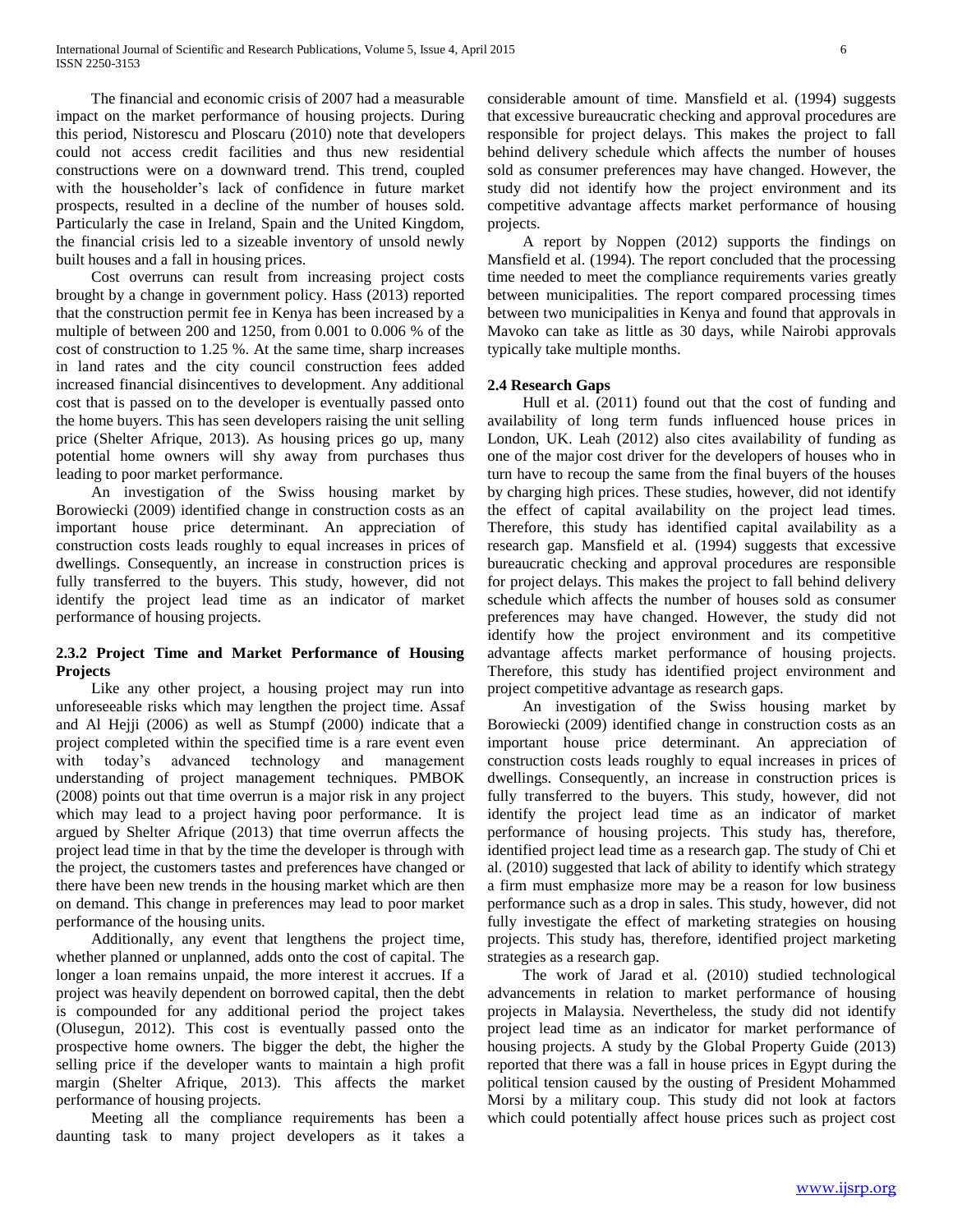and project time. This study has, therefore, identified project cost and project time as research gaps.

 With the exemption of Nigeria, a majority of the studies, such as Mansfield (1994) and Okuwoga (1998), touching on market performance of housing projects have concentrated in the developed countries. This presents a significant research gap considering the fact that the middle class in Kenya, a developing country, is on the rise and that the private sector is the main provider for urban housing projects. This study, therefore, seeks to address a number of issues which have not been adequately addressed especially for the developing countries.

#### III. RESEARCH METHODOLOGY

 The research designs for this study were correlational and the descriptive research designs. Shield and Rangarjan (2013) indicate that descriptive survey is used to describe characteristics of a population or a phenomenon being studied. The arithmetic mean and standard deviation will be used to describe the variables under investigation. While descriptive design will be used to unearth the phenomena in this study, correlational research design will be used to test the extent to which variables in the study relate to each other. The correlational design is mainly used when the researcher wants to determine the relationship that exists between two or more variables of interest (Porter & Carter, 2000). This design is appropriate since the study will adopt a quantitative approach. The correlational design is a quantitative design in which variables are not manipulated; they are only identified and are studied as they occur in a natural setting and relationships between those variables are examined (Sekaran, 2003). This design is suitable since the researcher will not interfere with the variables but will study them as they appear.

 The target population of this study was be 285 respondents. The scope of this study will be all the housing projects in Kilimani area. This study targets the housing projects in the area which were approved by Nairobi City Council, Planning Department in the years 2012, 2013 and 2014. These housing projects were 95 in number. From each housing project, the study targets three categories of respondents namely: the project developer, project architect and the project contractor.

The sampling frame for this study is shown in table 3.1.

#### **Table 3.1 Sampling Frame**

| Number of housing units | Categories of respondents | Target population |
|-------------------------|---------------------------|-------------------|
| -95                     |                           |                   |

 The sampling frame is, therefore, 3 respondents \* 95 housing projects = 285 respondents. This sampling frame is appropriate for this research as these particular respondents are key participants during the project cycle (initiation, planning, implementation, monitoring, evaluation and closure) of a housing project.

 For the study, probability sampling was used. Here each member of the population has a non-zero probability of being selected and people, places and elements are randomly selected. In this research, random sampling will be used. Sekaran (2003) argues that random sampling reduces sampling error and gives a sample size that is more representative. The sample size for this study was drawn from Saunders et al. (2009) who calculated the sample size of 125 respondents from a target population of 200 respondents using the formula:

 $Na =$  n \* 100  $\overline{\phantom{a}}$ re %

where:

 $Na$  – the desired sample size n – the minimum responses re% – is the estimated response rate.

Therefore, the sample size of this study, Na, is calculated as follows:

 $Na = 100 * 100$  = 167 respondents. \_\_\_\_\_\_\_\_\_\_\_ 60

 This sample size is also supported by Sekaran (2003) who suggests a minimum of 165 respondents when the target population is 290. The 167 respondents represent 56 housing projects which were selected by random sampling.

 A questionnaire was used for data collection. Kothari (2004) terms the questionnaire as the most appropriate instrument due to its ability to collect large amount of information in a reasonably quick span of time and economic

manner. The questionnaire was close ended for ease of analysis. Additionally, this tool will be suitable as it fits the quantitative approach which the study has adopted. The questionnaire was divided into 2 sections. The first section had the bio data questions which will inform on the demographic characteristics of the respondents. The second part was investigating the relationships between each of the 4 independent variables and the dependent variable.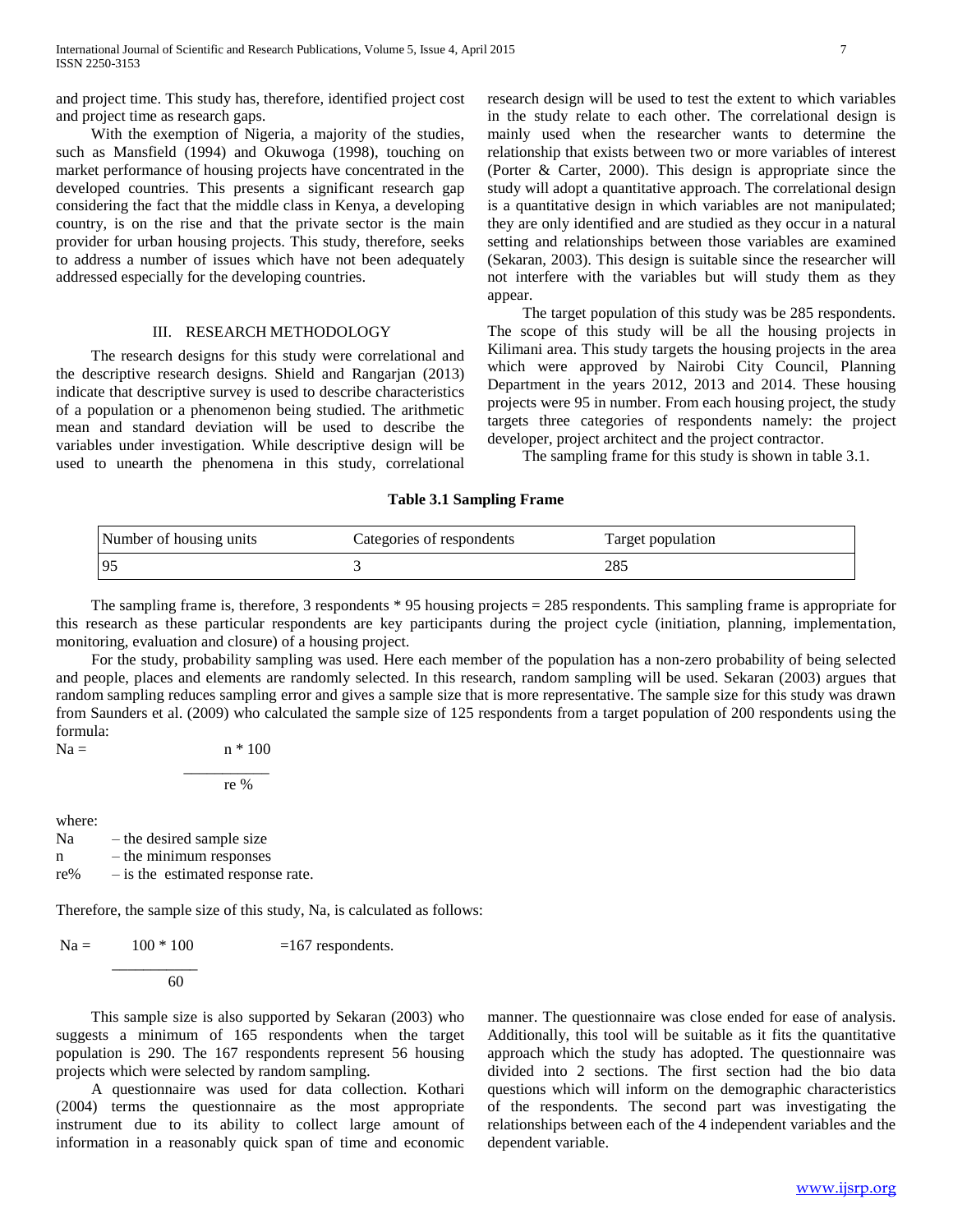Prior to the main study a pilot test was conducted with a pre-test sample of 10 % of the population size and are thus twenty eight respondents (Mugenda & Mugenda, 2003). Corrections will thereafter be made before distributing it to the others. This process helps to refine the questionnaire, enhance its readability and minimize the chances of questions being misinterpreted (Saunders et al., 2009). The respondents who took part in the pilot test were not to be used in the main study to eliminate biasness in the research results based on prior knowledge of the contents in the research instrument.

 Reliability refers to the measure of the degree to which the research instruments yield consistent results (Mugenda & Mugenda, 2003). In this study, reliability is ensured by pre testing the questionnaire with a selected sample of twenty eight respondents from nine different housing projects to ensure that there will be no possibility of bias. The test – retest technique will be used since the variables being measured are relatively stable. Marnat (2009) proposes the test – retest method when the variables being measured are relatively stable. The time lapse between the two tests will be two weeks. The scores from both testing periods will then be correlated. It was ensured that the reliability of all items in the research instrument will have a minimum coefficient of 0.7 ( $\alpha$  > 0.7).

 The accuracy of data collected largely depended on the data collection instruments in terms of validity. Validity as noted by Robinson (2002) is the degree to which results obtained from the analysis of the data actually represents the phenomenon under study. Validity was arrived at by having all the objective questions included in the questionnaire. The validity of the research instruments in this study was tested through the contentrelated method. This test of validity method is so selected because it is consistent with the objectives of the study which seek to reveal the details of the contents in market performance of housing projects. The validity of the questionnaire was achieved through a focus group discussion between experts in

housing projects and the university supervisor. In this forum, the clarity, relevance and appropriateness of the items will be discussed.

 Data collection was done through the use of the questionnaire. The questionnaires were hand delivered to all the respondents by the researcher. The researcher then collected the filled questionnaires after a week. Low rate of return of duly filled questionnaires is minimized by follow up through telephone communication and email after the period allowed for completion of the questionnaires is over.

 In line with the quantitative approach adopted for this study, the data collected will be analysed both descriptively and inferentially. Descriptive data will be analysed by use of arithmetic mean and standard deviation. The Likert type scale will be used using a scale of  $SD$  – Strongly Disagree;  $D$  – Disagree; N –Neutral; A – Agree; and SA – Strongly Agree as recommended by Alan (2001). During analysis of data collected by Likert scale, Carifio and Rocco (2007) indicates Strongly Disagree (SD)  $1 < SD < 1.7$ ; Disagree (D)  $1.8 < D < 2.5$ ; Neutral (N)  $2.6 < N < 3.3$ ; Agree (A)  $3.4 < A < 4.1$ ; and Strongly Agree  $(SA)$  4.2 < SA < 5.0. These propositions were followed in data analysis in this study in the interpretation of descriptive data obtained by use of Likert scale.

 Inferential statistics was analysed using the Pearson Product Moment Correlation, r. Mugenda and Mugenda (2003) notes that correlation is used to analyze the degree of relationship between two variables. The Pearson Product Moment Correlation is appropriate for analyzing the data since the relationships between the variables are linear. The correlation was done at a 0.05 level of significance. According to Shirley et al. (2005), the strength of the relationship was considered weak for  $0.1 \le r \le$ 0.29, moderate for  $0.3 \le r \le 0.59$  and strong if  $0.6 \le r \le 0.9$ . To test the hypothesis, if the p value  $\leq 0.05$  then a relationship exists and the null hypothesis was then to be rejected.

Based on the hypotheses formulated in this study, the following correlation models were developed whereby:

| Dependent Variable    |
|-----------------------|
| Independent Variables |
| Constant term         |
| Beta terms            |
| Error term            |
|                       |

## **Model 1**

Hypothesis 1: Project cost does not influence market performance of urban housing projects. Market Performance = f (Project cost)  $y = \beta_0 + \beta_1 X_1 + \varepsilon$ 

## **Model 2**

Hypothesis 2: Project time does not influence the market performance of urban housing projects. Market Performance = f (Project time)  $y = \beta_0 + \beta_2 X_2 + \varepsilon$ 

## **Model 3**

Hypothesis 5: Project time and project cost do not influence the market performance of housing projects. Market Performance = f (Project time, project cost)  $y = \beta_0 + \beta_1 X_1 + \beta_2 X_2 + \epsilon$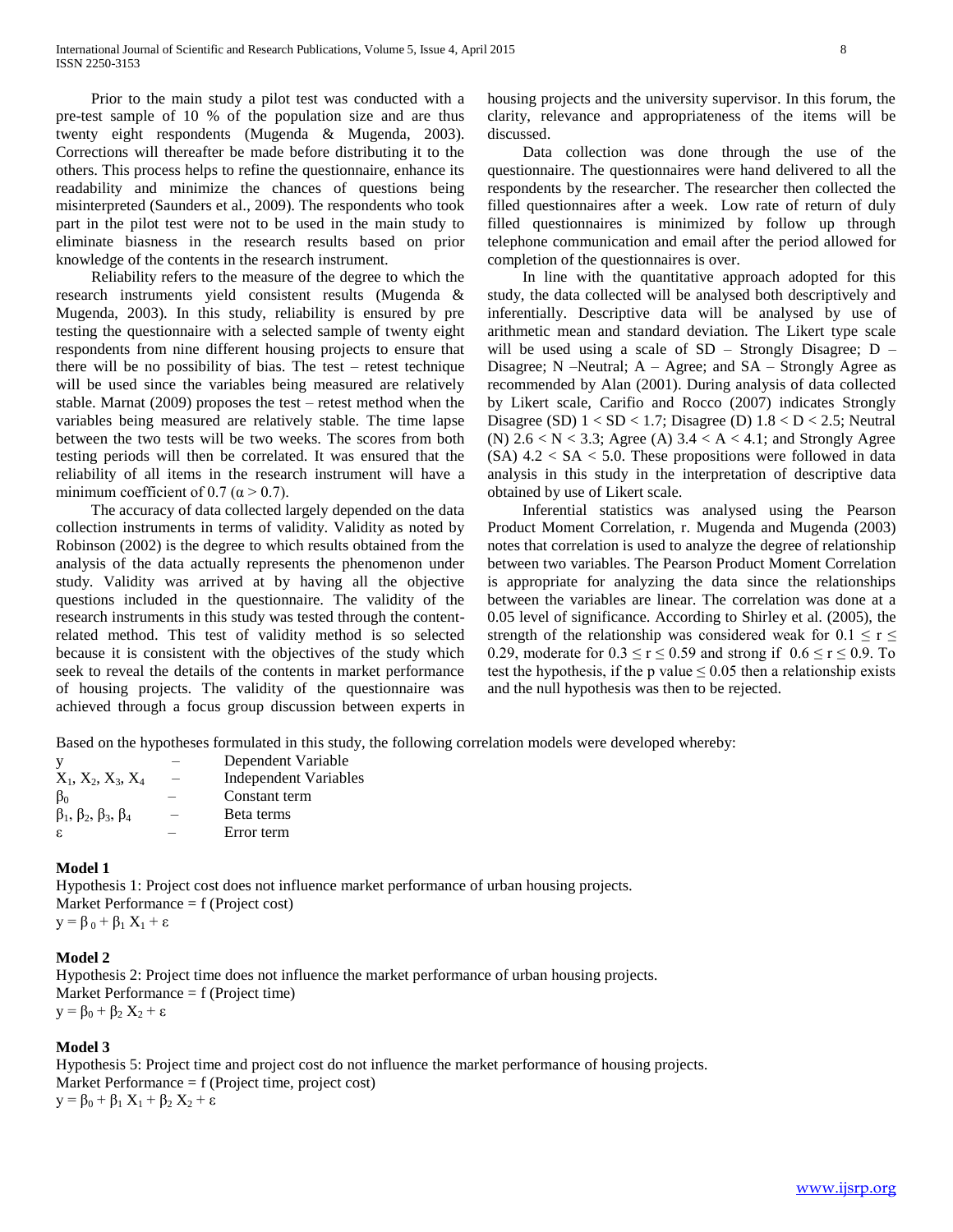#### IV. DATA ANALYSIS, PRESENTATION AND INTERPRETATION

#### **4.1 Response Rate**

 A randomly selected sample of 167 respondents was chosen and a questionnaire was used to collect the data. A total of 114 responses were received, representing a 68% response rate. According to Mugenda and Mugenda (2003) a 50% response rate is adequate, 60% good and above 70% rated very good. This implies that basing on this assertion; the response rate in this case of 68% was good enough to make statistical generalizations.

## **4.2 Demographic Information of the Respondents**

 The general information on the respondents comprised of questions about their age, which profession they were in and the number of years they had worked in their profession.

# **4.2.1 Age bracket of the respondents**

 The respondents were asked to indicate their age bracket. Age was not a consideration in the selection of the respondents in this study. Thus, this question helped to ascertain that the ages of respondents were normally distributed. From the results in table 4.1, 6.1 % were below 30 years old; 29.8% were aged between 31 and 40 years; 40.4% were aged between 41 and 50 years while 23.7% were aged between 51 and 60 years old.

| Age                    | <b>Frequency</b> | Percentage     |
|------------------------|------------------|----------------|
| Below 30               | ⇁                | 6.1%           |
| $31 - 40$<br>$41 - 50$ | 34<br>46         | 29.8%<br>40.4% |
| $51 - 60$              | 27               | 23.7%          |
| <b>Total</b>           | 114              | 100%           |

#### **Table 4.1 Respondents' Age**

#### **4.2.2 Profession of the Respondents**

The respondents were asked to indicate their profession. The results are shown in table 4.2

#### **Table 4.2 Respondents' Profession**

| <b>Profession</b>                       | <b>Frequency</b> | Percentage     |
|-----------------------------------------|------------------|----------------|
| Project architect                       | 43               | 37.7%          |
| Project developer<br>Project contractor | 33<br>38         | 28.9%<br>33.3% |
| <b>Total</b>                            | 114              | 100%           |

 From the research findings, 37.7% of the respondents were project architects; 28.9% were project developers; while 33.3% were project contractors. This question helped to determine whether the respondents were normally distributed across the three professions. This data was important because the study equally involved all the three categories of respondents.

#### **4.2.3 Years Worked by the Respondents**

 The respondents were asked to indicate their profession. This information was considered important to responding to the questionnaire in terms of understanding the items which the questionnaire sought to measure. The results are shown in table 4.3

| No of years worked | <b>Frequency</b> | Percentage |  |
|--------------------|------------------|------------|--|
| Below 5 years      | 14               | 12.3%      |  |
| $6 - 10$ years     | 18               | 15.8%      |  |
| $11 - 15$ years    | 27               | 23.7%      |  |
| $16 - 20$ years    | 33               | 28.9%      |  |
| More than 20 years | 22               | 19.3%      |  |

## **Table 4.3 Number of years worked in the profession**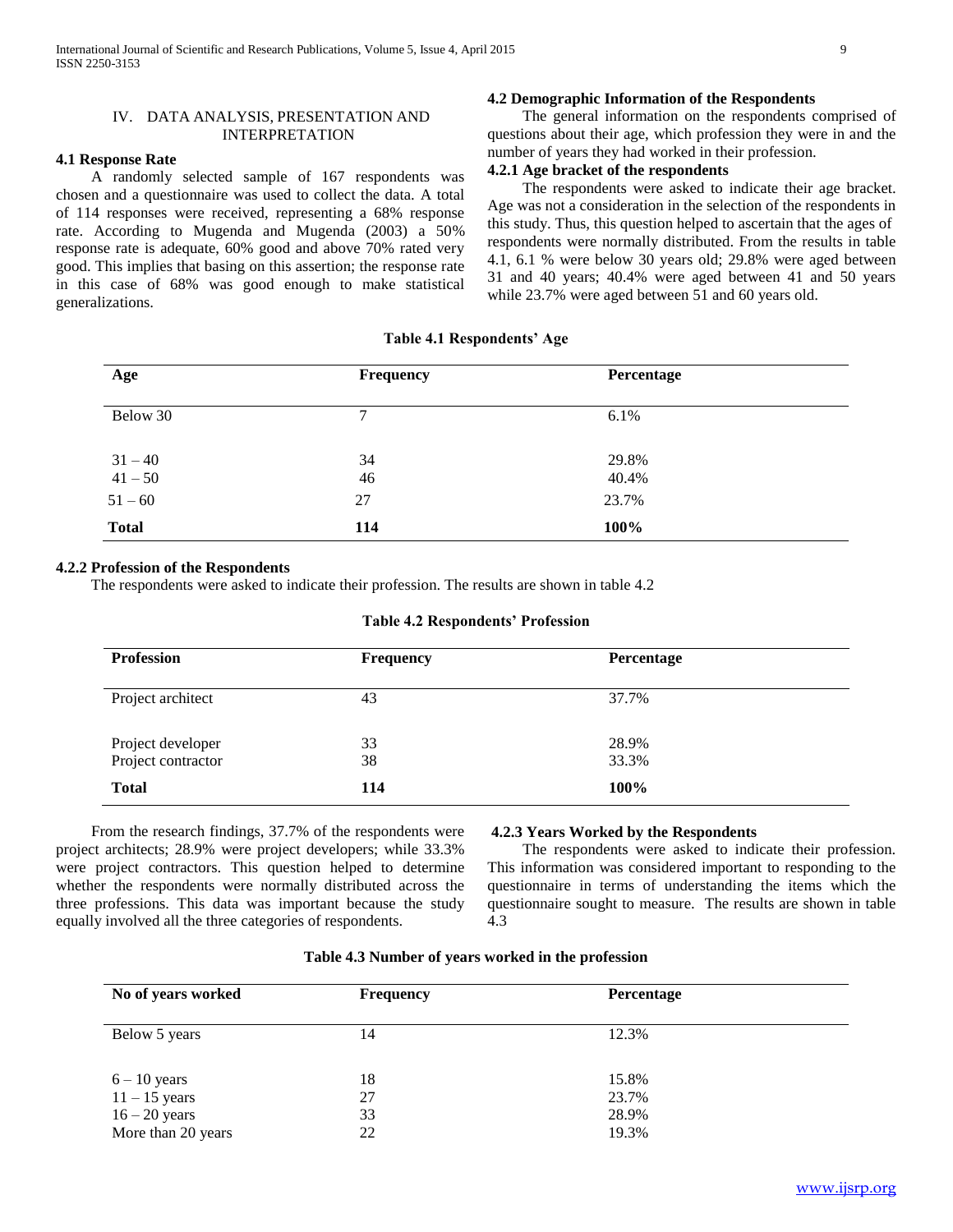| . | $\mathbf{a}\mathbf{a}$ |
|---|------------------------|
|   |                        |

 The research findings indicated that 12.3% of the respondents had worked below 5 years; 15.8% had worked between 6 and 10 years in their profession; 23.7% indicated 11 to 15 years; 28.9% of the respondents indicated 16 to 20 years; while 19.3% had worked for more than 20 years in their profession.

#### **4.3 Analysis of Market Performance of Housing Projects**

 Market performance was identified in this study as the dependent variable. Theoretical and empirical review of this study showed that number of houses sold, the project lead time and the change in house prices are pointers of market performance. Data was, therefore, collected to measure these

aspects of market performance. This was achieved by having three items each addressing the indicators of market performance of housing projects.

#### **4.3.1 Percentage of the Houses Sold Since Project Inception**

 The respondents were asked to indicate what percentage of the houses had been sold since the inception of the project. From extensive theoretical and empirical literature reviewed in the study, the number of houses sold indicated how the project was performing in the market. This information was considered important in respecting to assessing how many houses were yet unsold. The results are shown in table 4.4

| % of houses sold since project inception               | <b>Frequency</b>    | <b>Percentage</b>               |
|--------------------------------------------------------|---------------------|---------------------------------|
| Below 20%                                              | 17                  | 14.9%                           |
| $21 - 40%$<br>$41 - 60%$<br>$61 - 80%$<br>Above $80\%$ | 27<br>33<br>28<br>9 | 23.7%<br>28.9%<br>24.6%<br>7.9% |
| <b>Total</b>                                           | 114                 | 100%                            |

#### **Table 4.4 Houses Sold Since Project Inception**

## **4.3.2 Time taken for the houses to be sold after project completion**

 The respondents were asked to indicate much time it took for all the houses to be sold when the housing project was

completed. This question was considered important in determining the project lead time. The results are shown in table 4.5

| Table 4.5 Time Taken for the Houses to be Sold After Project Completion |  |  |  |
|-------------------------------------------------------------------------|--|--|--|
|-------------------------------------------------------------------------|--|--|--|

| Time taken for the houses to be sold after Frequency<br>project completion |     | Percentage |
|----------------------------------------------------------------------------|-----|------------|
| Below 6 months                                                             | 15  | 13.2%      |
| $7 - 12$ months                                                            | 42  | 36.8%      |
| $13 - 18$ months                                                           | 26  | 22.8%      |
| $18 - 24$ months                                                           | 20  | 17.5%      |
| Above 24 months                                                            | 11  | 9.6%       |
| <b>Total</b>                                                               | 114 | 100%       |

 From the data findings, 36.8% of the respondents indicated that the project lead time was between  $7 - 12$  months, 22.8% indicated  $13 - 18$  months,  $17.5\%$  indicated  $18 - 24$  months,  $13.2$ % of the respondents indicated that the lead time was below 6 months while 9.6 % indicated that the project lead time was above 24 months. Project lead time is important in this study since a project investor wants to recoup the investment in the shortest time possible. From the results, a project has a 50 %

chance is selling all the housing units within the one year and an equal 50 % chance in selling the units within a period of more than one year.

#### **4.3.3 Significant Changes in the Selling Price of the Houses**

 The respondents were asked whether there was a significant change in the selling price of the houses after the completion of the housing project. The results are shown in table 4.6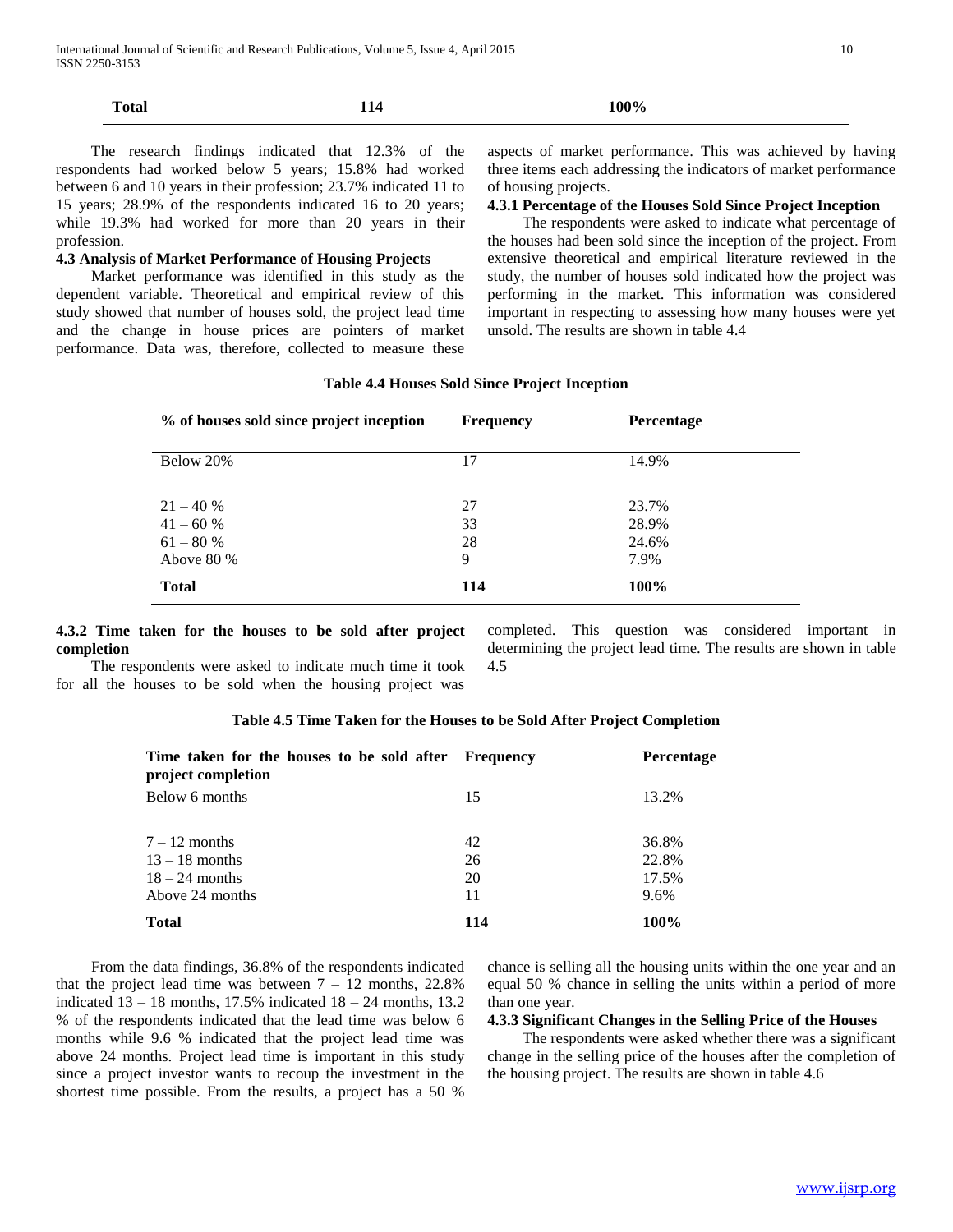| Significant change in selling price | <b>Frequency</b> | Percentage |
|-------------------------------------|------------------|------------|
| Yes                                 | 101              | 88.6%      |
| N <sub>0</sub>                      | 13               | 11.4%      |
| <b>Total</b>                        | 114              | 100%       |

|  |  | Table 4.6 Significant Changes in Selling Price of the Houses |
|--|--|--------------------------------------------------------------|
|  |  |                                                              |

 From the findings, 88.6% indicated that there was a significant change in the selling price while only 11.4% indicated that there was no change in the selling price. The theoretical and empirical literature reviewed in the study revealed that during the life cycle of the housing project, the selling price of the housing units may be affected by certain factors which may significantly cause a change in the selling price. The information obtained from this sold indicated that a majority (88%) of the projects had a significant change in the selling price.

this study, project cost was identified as an independent variable with its indicators being project cost overruns and the availability of capital. Data was, therefore, collected to measure these aspects of project cost by use of six items in the questionnaire.

## **4.4.1 Descriptive Analysis of Project Cost on Market Performance of Housing Projects**

 The descriptive analysis of project cost on market performance of housing projects is shown in table 4.7. Six items were developed to measure the extent of this relationship.

# **4.4 Analysis of Project Cost**

 In this section, descriptive and inferential statistics on the influence of project cost on market performance was analysed. In

| N <sub>0</sub> | N<br><b>Item</b>                                                                          | Mean     | Std. Dev. |  |
|----------------|-------------------------------------------------------------------------------------------|----------|-----------|--|
| 7a             | Cost overruns of the project influences the 114<br>number of houses sold                  | 4.701754 | .4595077  |  |
| 7b             | Cost overruns of the project influences the 114<br>project lead time                      | 4.640351 | .4820163  |  |
| 7c             | Cost overruns of the project influences the 114<br>house prices                           | 4.868421 | .3395249  |  |
| 7d             | Availability of capital to project developers 114<br>influences the number of houses sold | 2.482456 | .8747435  |  |
| 7e             | Availability of capital to project developers 114<br>influences the project lead time     | 3.859649 | .9395649  |  |
| 7f             | Availability of capital to project developers 114<br>influences the house prices          | 3.298246 | 1.28937   |  |
|                | Composite Mean $= 3.975146$                                                               |          |           |  |

**Table 4.7: Means and Standard Deviations of Project Cost and Market Performance**

 Item 7a sought to establish the extent to which cost overruns of the project influences the number of houses sold. The mean score was 4.701754 while the standard deviation was 0.4595077. This result indicates that the majority of the respondents strongly agreed the cost overruns of the project influences the number of houses sold. Item 7b sought to establish the extent to which cost overruns of the project influences the project lead time. The mean score was 4.640351 while the standard deviation was 0.4820163. This result indicates that the majority of the respondents strongly agreed that the cost overruns

Composite Standard Deviation = 0.58305

of the project influences the project lead time. Item 7c sought to establish the extent to which cost overruns of the project influences the house prices. The mean score was 4.868421 while the standard deviation was 0.3395249. This result indicates that the majority of the respondents strongly agreed that the cost overruns of the project influences the house prices.

 Item 7d sought to establish the extent to which availability of capital to project developers influences the number of houses sold. The mean score was 2.482456 while the standard deviation was 0.8747435. This result indicates that the majority of the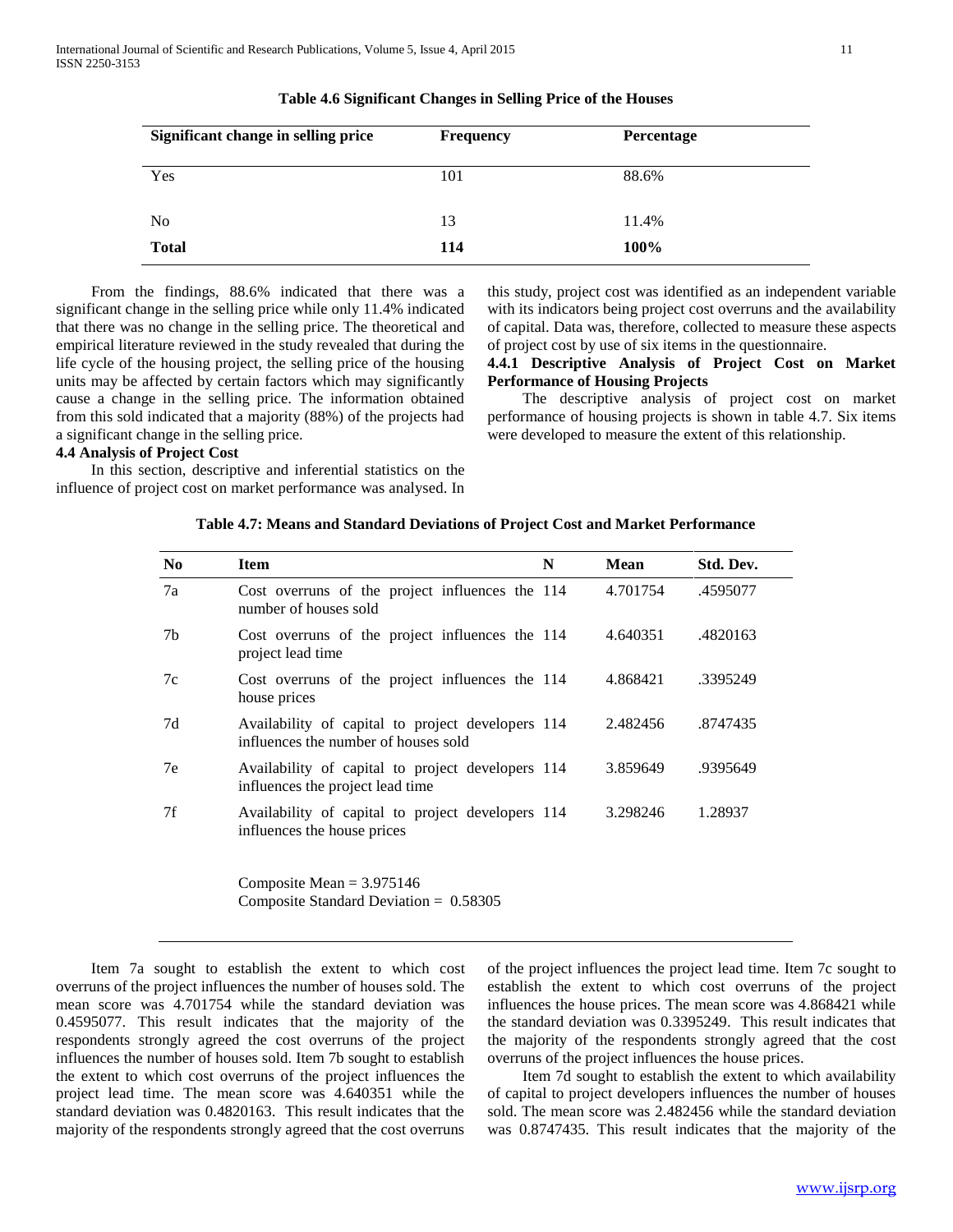respondents disagreed that the availability of capital to project developers influences the house prices. Item 7e sought to establish the extent to which availability of capital to project developers influences the project lead time. The mean score was 3.859649 while the standard deviation was 0.9395649. This result indicates that the majority of the respondents agreed that the availability of capital to project developers influences the project lead time. Item 7f sought to establish the extent to which availability of capital to project developers influences the house prices. The mean score was 3.298246 while the standard deviation was 1.28937. This result indicates that the majority of the respondents were neutral that the availability of capital to project developers influences the house prices.

The composite mean score for these items was 3.975146 while the composite standard deviation was 0.58305. In respect to the study, the implication of this result meant that the respondents agreed that project costs influence the market performance of housing projects.

#### **4.4.2 Inferential Analysis of Project Cost on Market Performance of Housing Projects**

 Research objective 1 of this study was designed to determine the influence of project cost on market performance of urban housing projects. The hypothesis formulated and tested for this objective was:

# **Hypothesis 1**

H0: Project cost does not influence market performance of urban housing projects.

H<sub>1</sub>: Project cost influences market performance of urban housing projects.

The corresponding correlational model was:

Market Performance = f (Project cost)

*y* =  $β$ <sub>0</sub> +  $β$ <sub>*I*</sub>  $X$ <sub>*I*</sub> +  $ε$ 

 The data that was used to test this hypothesis were collected using items 7a to 7f measuring the influence of project cost on market performance. In the Likert type scale that was used, each item consisted of a statement that measured the extent to which project cost influenced market performance. Respondents were asked to indicate by way of ticking the appropriate statement using a scale of 5 to 1 where 5 represented SA – Strongly Agree; 4 represented A –Agree; 3 represented N – Neutral; 2 represented D – Disagree; while 1 represented SD – Strongly Disagree.

 The results arising from running an ordered probit on Stata analysis software are presented in table 4.8. The analysis was done at 0.05 level of significance.

## **Table 4.8: Ordered Probit Results for Project Cost**

| Market<br>Performance<br><b>Housing Projects</b> | of Coef.     | Std. Err. | P value |
|--------------------------------------------------|--------------|-----------|---------|
| Project Cost                                     | $-0.8695866$ | 0.7663129 | 0.0477  |
| $-0.6024$                                        |              |           |         |

The calculated correlation coefficient shows that  $r = -$ 0.6124. According to Shirley et al. (2005), the strength of the relationship will be considered weak for  $0.1 \le r \le 0.29$ , moderate for  $0.3 \le r \le 0.59$  and strong if  $0.6 \le r \le 0.9$ . It can, therefore, be concluded that there is a strong negative correlation between project cost and market performance of housing projects. Therefore, an increase in project costs lead to a negative impact on market performance of housing projects. Additionally, a unit % increase in project costs would result to 86.95% decrease in market performance. Therefore, project costs significantly influence market performance of housing projects. The P value was 0.0477. This value being less than 0.05, the null hypothesis was, therefore, rejected and it was concluded that there was a significant relationship between project cost and market performance of housing projects.

## **4.5 Analysis of Project Time**

 In this section, descriptive and inferential statistics on the influence of project time on market performance was analyzed. In this study, project time was identified as an independent variable with its indicators being project time overruns and the time taken to meet statutory requirements. Data was, therefore, collected to measure these aspects of project cost by use of six items in the questionnaire.

## **4.5.1 Descriptive Analysis of Project Time on Market Performance of Housing Projects**

 The descriptive analysis of project time on market performance of housing projects is shown in table 4.9. Six items were developed to measure the extent of this relationship.

| No | Item                                                                     | N | Mean              | Std. Dev. |
|----|--------------------------------------------------------------------------|---|-------------------|-----------|
| 8a | Time overruns of the project influences the 114<br>number of houses sold |   | 3.938596 1.184599 |           |
| 8b | Time overruns of the project influences the project 114<br>lead time     |   | 4.236842 .8015762 |           |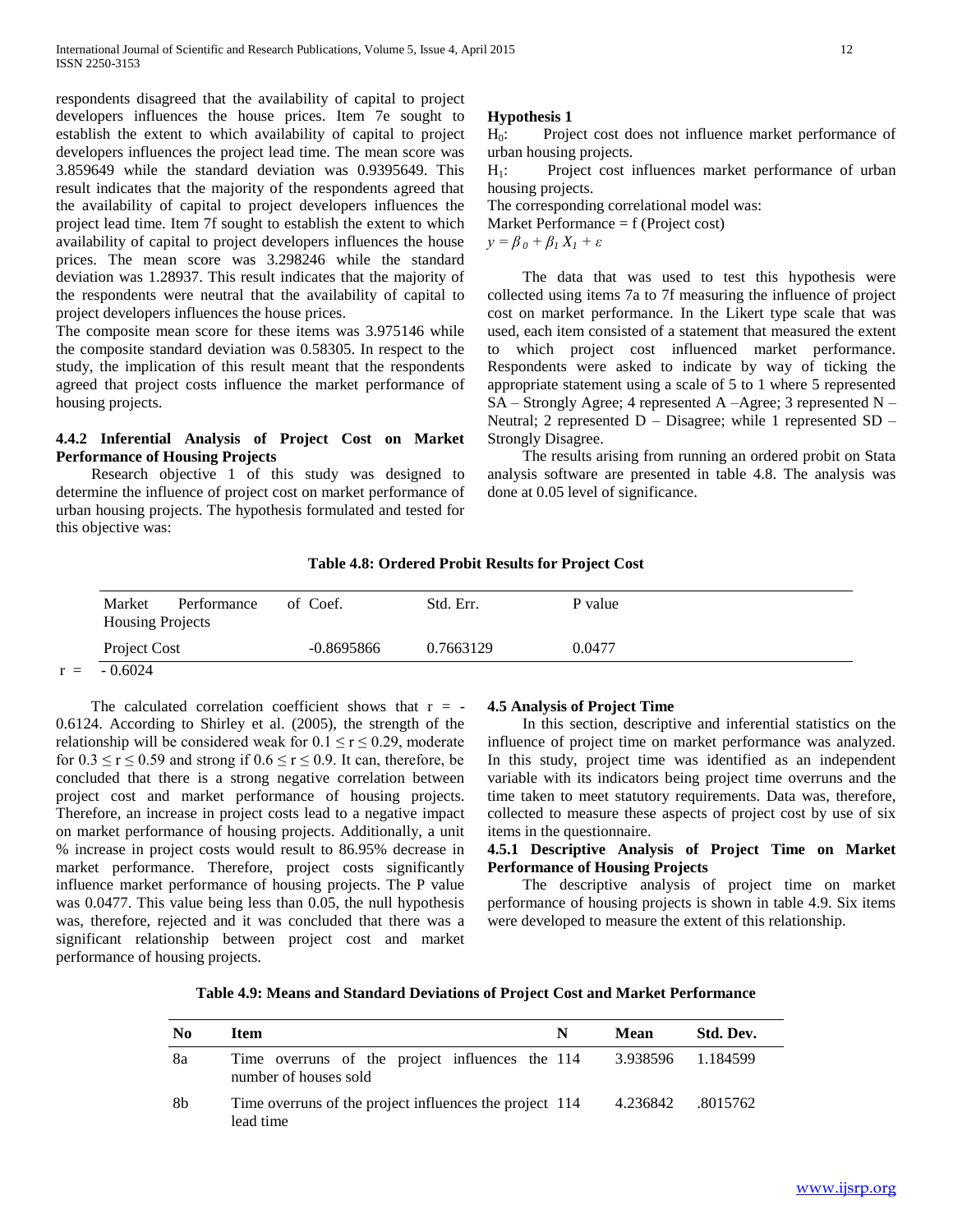| 8c | Time overruns of the project influences the house 114<br>prices                       |  | 4.359649 | .6115003 |
|----|---------------------------------------------------------------------------------------|--|----------|----------|
| 8d | Time taken to meet statutory requirements 114<br>influences the number of houses sold |  | 2.289474 | .9931062 |
| 8e | Time taken to meet statutory requirements 114<br>influences the project lead time     |  | 3.377193 | 1.131921 |
| 8f | Time taken to meet statutory requirements 114<br>influences the house prices          |  | 2.842105 | 1.373446 |
|    | Composite Mean $= 3.50731$<br>Composite Standard Deviation $= 0.44668$                |  |          |          |

 Item 8a sought to establish the extent to which time overruns of the project influences the number of houses sold. The mean score was 3.938596 while the standard deviation was 1.184599. This result indicates that the majority of the respondents agreed the cost overruns of the project influences the number of houses sold. Item 8b sought to establish the extent to which time overruns of the project influences the project lead time. The mean score was 4.236842 while the standard deviation was 0.8015762. This result indicates that the majority of the respondents strongly agreed that the cost overruns of the project influences the project lead time. Item 8c sought to establish the extent to which time overruns of the project influences the house prices. The mean score was 4.359649 while the standard deviation was 0.6115003. This result indicates that the majority of the respondents strongly agreed that the time overruns of the project influences the house prices.

 Item 8d sought to establish the extent to which time taken to meet statutory requirements influences the number of houses sold. The mean score was 2.289474 while the standard deviation was 0.9931062. This result indicates that the majority of the respondents were neutral that the time taken to meet statutory requirements influences number of houses sold. Item 8e sought to establish the extent to which time taken to meet statutory requirements influences the project lead time. The mean score was 3.377193 while the standard deviation was 1.131921. This result indicates that the majority of the respondents agreed that the time taken to meet statutory requirements influences the project lead time. Item 8f sought to establish the extent to which time taken to meet statutory requirements influences the house prices. The mean score was 2.842105 while the standard deviation was 1.373446. This result indicates that the majority of the respondents were neutral that time taken to meet statutory requirements influences the house prices.

 The composite mean score for these items was 3.50731 while the composite standard deviation was 0.44668. In respect to the study, the implication of this result meant that the respondents agreed that project time influence the market performance of housing projects.

#### **4.5.2 Inferential Analysis of Project Time on Market Performance of Housing Projects**

 Research objective 2 of this study was designed to determine the influence of project time on market performance of urban housing projects. The hypothesis formulated and tested for this objective was:

#### **Hypothesis 2**

 $H<sub>0</sub>$ :Project time does not influence market performance of urban housing projects.

 H1:Project time influences market performance of urban housing projects.

The corresponding correlational model was:

Market Performance = f (Project time)

*y* =  $β_0 + β_2 X_2 + ε$ 

 The data that was used to test this hypothesis were collected using items 8a to 8f measuring the influence of project time on market performance. In the Likert type scale that was used, each item consisted of a statement that measured the extent to which project time influenced market performance. Respondents were asked to indicate by way of ticking the appropriate statement using a scale of 5 to 1 where 5 represented SA – Strongly Agree; 4 represented A –Agree; 3 represented N – Neutral; 2 represented D – Disagree; while 1 represented SD – Strongly Disagree.

 The results arising from running an ordered probit on Stata analysis software are presented in table 4.10. The analysis was done at 0.05 level of significance.

| Market<br>Performance<br><b>Housing Projects</b> | of Coef.     | Std. Err. | P value |
|--------------------------------------------------|--------------|-----------|---------|
| Project Time                                     | $-0.6848026$ | 0.2813609 | 0.015   |
| $-0.5792$                                        |              |           |         |

**Table 4.10: Ordered Probit Results for Project Time**

The calculated correlation coefficient shows that  $r = -$ 0.5792. According to Shirley et al. (2005), the strength of the relationship will be considered weak for  $0.1 \le r \le 0.29$ , moderate for  $0.3 \le r \le 0.59$  and strong if  $0.6 \le r \le 0.9$ . It can, therefore, be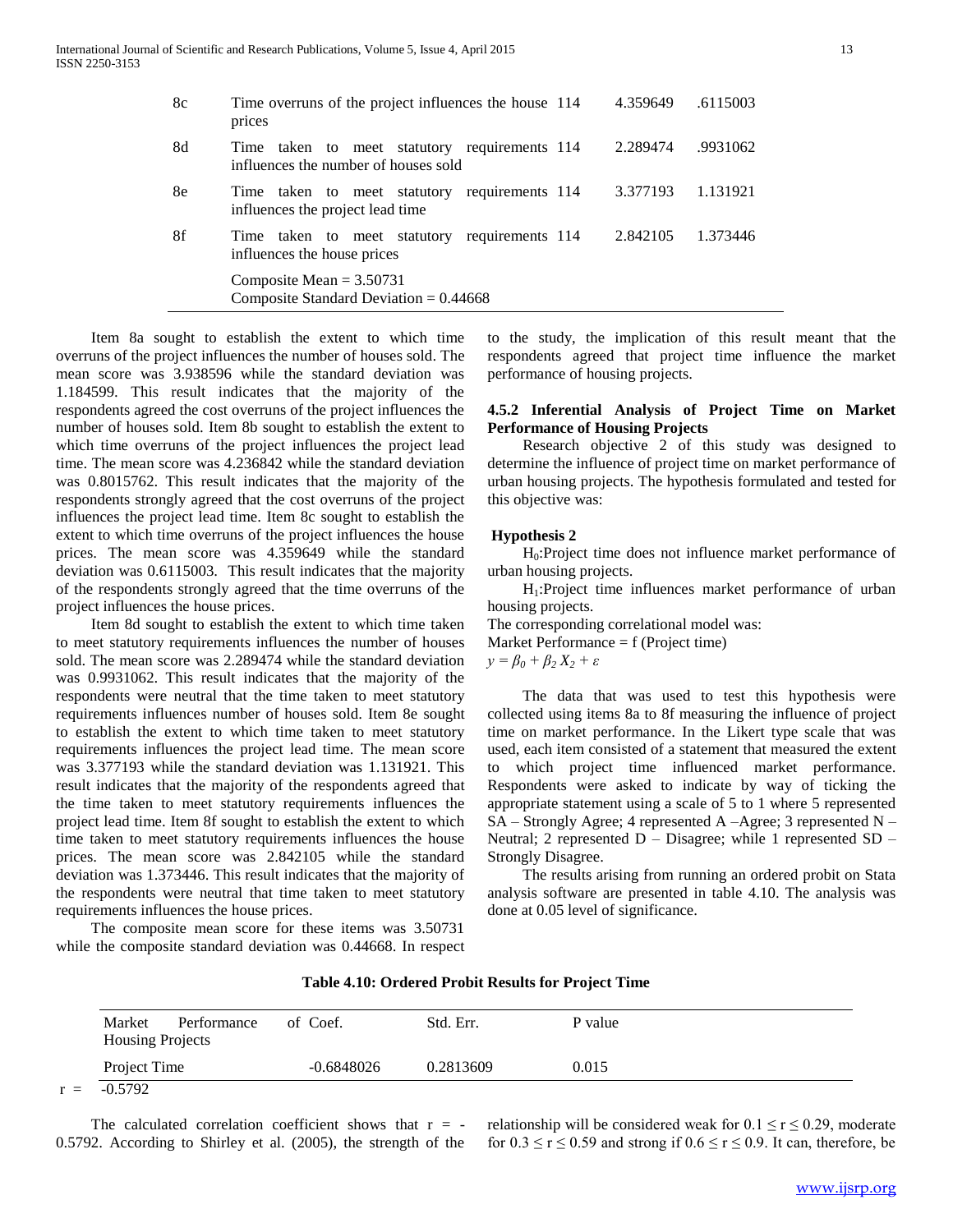concluded that there is a moderate negative correlation between project time and market performance of housing projects. Therefore, an increase in project time leads to a decrease in market performance of housing projects. Additionally, a unit % increase in project time would result to 68.5% decrease in market performance. Therefore, project time significantly influences market performance of housing projects. The P value was 0.015. This value being less than 0.05, the null hypothesis was, therefore, rejected and it was concluded that there was a significant relationship between project time and market performance of housing projects.

#### V. SUMMARY OF FINDINGS, CONCLUSIONS AND RECOMMENDATIONS

#### **5.1 Summary of the Findings**

 This study aimed to investigate the factors affecting market performance of housing projects. Four hypotheses were formulated and tested using the Pearson Product Correlation Moment since the relationships under investigation were linear. From the analysis, all the four null hypotheses were rejected. Where  $p \le 0.05$ , the null hypothesis was rejected and it was concluded that a correlation model existed implying that a significant relationship was established between the variables under consideration. The strength of the established relationship was considered weak for  $0.1 < r < 0.29$ ; moderate for  $0.3 < r <$ 0.59; and strong for  $0.6 < r < 1.0$ . The positive or negative sign of the 'r' values denoted the direction of the relationship under investigation.

For H<sub>1</sub>, r = -0.6124 and the p =  $0.0477 < 0.05$  meant that the null hypothesis was rejected and it was concluded that there was a significant relationship between project cost and market performance of housing projects. The null hypothesis was rejected for H<sub>2</sub>, when r = -0.5792 and p =  $0.015 < 0.05$ . It was concluded that there was a significant relationship between project time and market performance of housing projects. For H<sub>3</sub>,  $r = -0.1979$  and  $p = 0.03156 < 0.05$  meant that the null hypothesis was rejected and it was concluded that there was a significant relationship between project environment and market performance of housing projects. Finally, the null hypothesis was rejected for H<sub>4</sub>, when  $r = 0.4872$  and  $p = 0.0424 < 0.05$ . It was concluded that there was a significant relationship between project competitive advantage and market performance of housing projects. The summary results of this analysis are presented in table 5.1.

| <b>Research Objective</b>                                        | <b>Hypothesis</b>                                                                                                                                  | <b>Results</b>       | <b>Table</b> | <b>Remarks</b> |
|------------------------------------------------------------------|----------------------------------------------------------------------------------------------------------------------------------------------------|----------------------|--------------|----------------|
| performance of urban urban housing projects<br>housing projects. | To determine the influence $H_0$ . Project cost does not $r = -0.6124$<br>of project cost on market influence market performance of $p = 0.0477 <$ | 0.05                 | 4.8          | $H_0$ rejected |
| project time on market influence the<br>housing projects.        | To examine the influence of $H_0$ . Project time does not $r = -0.5792$<br>performance of urban performance of urban housing $0.05$<br>projects    | market $p = 0.015$ < | 4.10         | $H_0$ rejected |

#### **Table 5.1 Summary of Results and Tests of Hypothesis**

#### **5.2 Conclusions**

 This study consisted of two main independent variables: project cost and project time. The dependent variable was market performance of housing projects whose indicators were numbers of houses sold, project lead time and house prices. Research objective one sought to determine the influence of project cost on market performance of urban housing projects. The indicators of project cost were project cost overruns and availability of capital. With the null hypothesis rejected, it was concluded that there was a significant relationship between project cost and market performance of housing projects. Furthermore, the correlational analysis indicated that an increase in project costs lead to a negative impact on market performance of housing projects. This supports the findings of Potepan (1996) as well as Borowiecki (2009) who concluded that an increase in project cost would lead to increase in house prices.

 Research objective two in this study was to examine the influence of project time on market performance of urban housing projects. The indicators of project time were project time overruns and time taken to meet statutory requirements. With the null hypothesis rejected, it was concluded that there was a significant relationship between project time and market performance of housing projects. Moreover, the correlational analysis indicated that an increase in project time leads to a negative impact on market performance of housing projects. This supports the findings of Okuwoga (1998) who proposed that any delay caused is likely to lead to the stakeholders losing interest or the prices either moving up or down than it was earlier estimated hence effecting how the housing projects will perform at the time that they will be in the market.

#### **5.3 Recommendations**

 The recommendations of this study are derived from the conclusion that all the independent variables significantly influence market performance of urban housing projects. Increases to three of the independent variables (project cost, protect time and project environment) had a negative impact on market performance of housing projects. In regards to project costs, this study, therefore, recommends that measures should be taken to reduce the project cost overruns which highly influenced all the three indicators of market performance (number of houses sold, project lead time and house prices).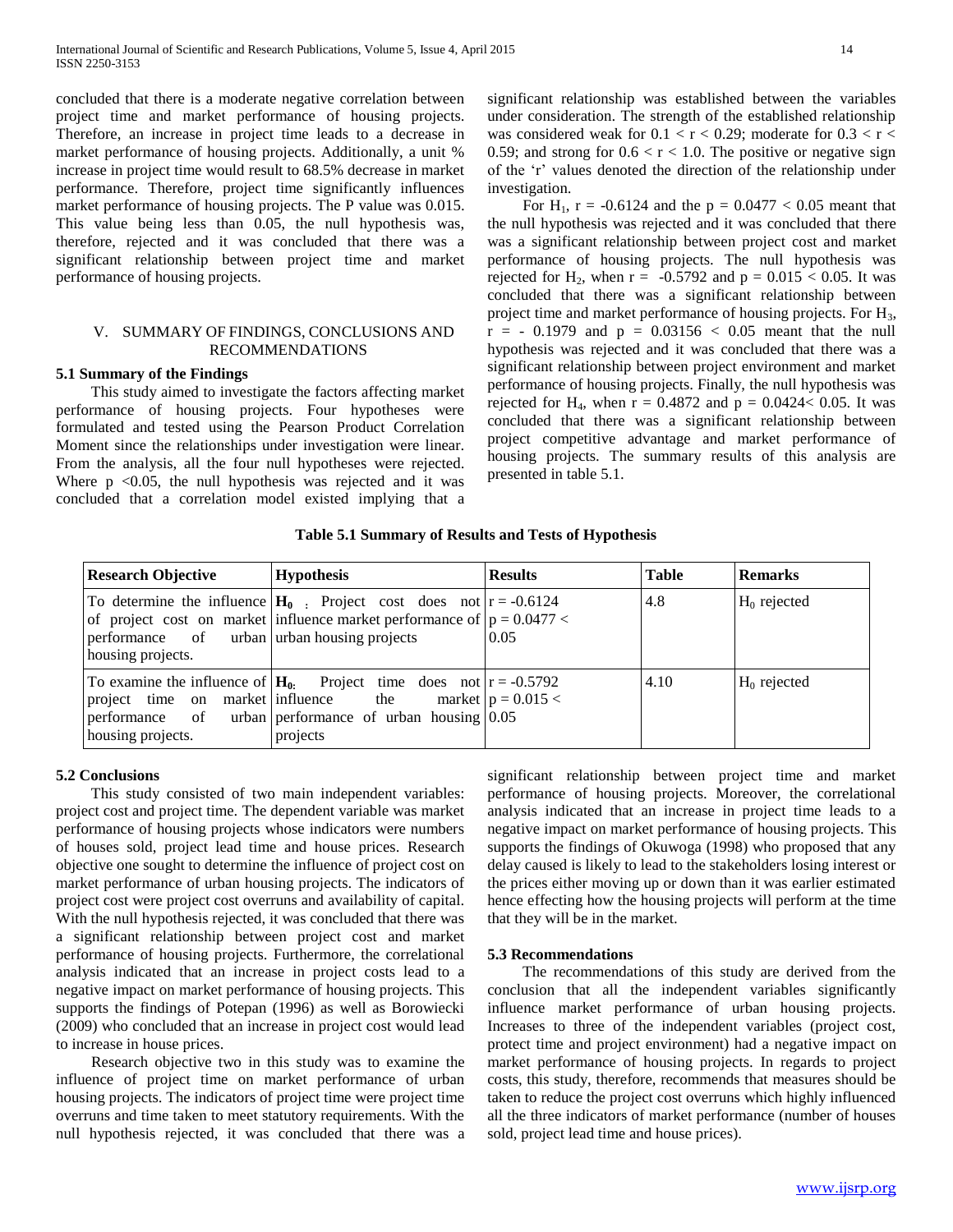In regards to project time, this study, therefore, recommends that measures should be taken to reduce the project time overruns which highly influenced all the three indicators of market performance. Additionally, if the time taken to meet statutory requirements were to be shortened, this would in return shorten the project lead time of housing projects.

#### **REFERENCES**

- [1] Aaker, D. A. (2007) Strategic Market Management. Wiley Publications.
- [2] Acharya, V., Philippon, T., Richardson, M., and Roubini, N. (2009). The financial crisis of 2007‐2009: Causes and remedies. Financial markets, institutions and instruments, 18(2), 89-137.
- [3] Abelson, P., Joyeux R., Milunovich G. and Chung D. (2005). Explaining House Prices in Australia: 1970–2003. Economic Record, Vol. 81 pp. 96– 103.
- [4] Alan Bryman. (2001). Social Research Methods. Oxford University Press.
- [5] Armstrong, G., and Kotler, P. (2013). Principles of Marketing. (15th ed.) Upper Saddle River, NJ: Prentice Hall.
- [6] Assaf, S.A., and Al-Hejji, S. (2006). Causes of delay in large construction projects. International Journal of Project Management, 24(4), 349– 57.
- [7] Badir, Y. F., Kadir, M. A., and Hashim, A. H. (2002). Industrialized building systems construction in Malaysia. Journal of Architectural Engineering, 8(1), 19-23.
- [8] Belassi, W. and Tukel, O. (1996). A new framework for determining critical success/failure factors in projects. International Journal of Project Management, 14 (3), 141-151.
- [9] Bitner, M. J. (1990) Evaluating Service Encounters: The Effects of Physical Surroundings and Employee Responses. The Journal of Marketing, 54 (2) p. 69-82.
- [10] Blackley, D. M. and J. R. Follain. (1991). "An Econometric Model of the Metropolitan
- [11] Booms, B. and Bitner, J. (1981) Marketing strategies and organizational structures for service firms. In Donnelly, J. and George, W. Marketing of services. American Marketing Association.
- [12] Borowiecki K. J. (2009). The Determinants of House Prices and Construction: An Empirical Investigation of the Swiss Housing Economy. International Real Estate Review Journal Vol.12 No.3: pp. 193 – 220
- [13] Carifio, J. and Rocco J. P. (2007). Ten Common Misunderstandings, Misconceptions,Persistent Myths and Urban Legends about Likert Scales and Likert Response Formats and their Antidotes. Journal of Social Sciences 3 (3): 106-116
- [14] Centre for Affordable Housing in Africa (2011), Year-book 2011: Housing Finance in Africa – a Review of Some of housing markets of African's Housing Finance Markets, Finmark Trust.
- [15] Chaffey, D. (2006). Internet Marketing: Strategy, Implementation and Practice: 3rd Edition. Prentice Hall.
- [16] Chang, E.H.W. and Lee, G.K.L., (2008). A Sustainability Evaluation of Government-led Urban Renewal Projects. Journal of Facilities, Emerald Group Publishing Limited, Vol. 26 No.13.
- [17] Chi-Cheng Wu, Ying-Ju Chen, Chih-Jen Wang, (2010). Strategic Roles of Advertising in Distribution Channels. 2010 Informs Marketing Science Conference, Cologne, Germany
- [18] Cooper, D. and Schindler, P (2003): Business Research Methods, New York: McGraw-Hill
- [19] Covington, K., Freeman, L., and Stoll, M. (2011). The suburbanization of housing choice voucher recipients. Washington: Brookings Institution.
- [20] Dikmen, I., Birgonul, M.T. and Kiziltas, S. (2005). Strategic use of the quality function deployment (QFD) in the construction industry. Building and Environment, Vol. 40, pp.245−255.
- [21] Egert, B. and Mihaljek, D. (2007). Determinants of House Prices in Central and Eastern Europe. CESIFO Working Paper Series, 2152 (6), 1-31
- [22] Goldratt, E.M. (1992). The Goal. 2nd Revised Ed. Great Barrington, MA: The North River Press.
- [23] Gorard, S. (2004). Quantitative Methods in Social Science, London: Continuum Books.
- [24] Global Property Guide (2013). Egypt: House price rises continue in Q2 2013, but future is now uncertain. Retrieved 10th November 2014, from http://www.globalpropertyguide.com/ Middle-East/Egypt/Price-History
- [25] Grundy, T. (2006). Rethinking and reinventing Michael Porter's five forces model. Chichester: Wiley Publications, Strategic Change Journal 15 (5) pp.213-229
- [26] Hass Consult (2013). Property Market Hesitates in Election Run up. 2013 Quarter one Report.
- [27] Henderson, J. V. and Ioannides, Y. 1983: A model of housing tenure choice. American Economic Review, 73, 98–113.
- [28] Hull A, Cooke G and Dolphin, (2011). Building now or Pay Later, Funding New Housing Supply. Institute For Public Policy Research, UK
- [29] Jarad, I. A., Yusof, N. A., and Shafiei, M. W. M. (2010). The organizational performance of housing developers in Peninsular Malaysia. International Journal of Housing Markets and Analysis, 3(2), 146-162.
- [30] Jobber, D. and Fahy, J.,(2006). Foundations of Marketing, 2nd ed. Berkshire. McGraw-Hill Education.
- [31] Kagochi, J. M., and Kiambigi, M. (2012). Remittances' Influence on Housing Construction Demand in Sub‐Saharan Africa: The Case of Kenya. African Development Review, 24(3), 255-265.
- [32] Kibiru, C. R. (2013). Determinants of Competitive Advantage in the Real Estate Industry in Kenya: A Case of Thika Greens Golf Estate in Muranga County. Unpublished MA thesis. University of Nairobi, Kenya.
- [33] Knight Frank & Citi Private Bank (2012). The Wealth Report 2011. Retrieved on 8th Dec 2014 from http://www.knightfrank.com/resources/pdfdocuments/2011thewealthreport.pdf
- [34] Koontz, C. (2004). The Marketing Mix: The 4-P Recipe for Customer Satisfaction. Marketing Library Services, Vol. 18, No. 1, pp. 3-6.
- [35] Kothari C.R. (2004). Research Methodology Methods and Techniques. (2nd ed). New Delhi: New Age International Publisher.
- [36] Mac F. (2014). Mortgage Rates in U.S. Decline to Lowest Since May 2013. Retrieved on 8th December 2014 from: http://www.bloomberg.com/news/2014-12-04/mortgage-rates-in- us-decline-to-lowest-since-may-2013.html
- [37] Mansfield, N.R., Ugwu, O.O. and Doran, T. (1994). Causes of delay and cost overruns in Nigerian construction projects. International Journal of Project Management, 12(4), 254-260.
- [38] Marnat, G.G. (2009). Handbook of Psychological Assessment. Wiley Publications. Hoboken, New Jersey
- [39] McCarthy E. J. (1960) Basic Marketing: A Managerial Approach. Irwin.
- [40] McElroy, B. and Mills, C. (2007). Managing Stakeholders. In J. Turner, Gower Handbook of Project Management, Aldershot: Gower Publishing.
- [41] Memon, H.A, (2010). Factors Affecting Construction Cost in Mara Large Construction Project: Perspective of Project Management Consultant. International Journal of Sustainable Construction Engineering & Technology Vol 1, No 2
- [42] Menicou, M., Vassiliou, V., Charalambides, M. and Christou, P. (2012). Quality evaluation of residential houses: The development of a realtime quality assessment tool. International Journal of Quality and Innovation, Vol. 2, No. 1, pp.80–104.
- [43] Motwani, J. and Vogelsang, K. (1996). The theory of constraints in practice. Managing service quality 6(6), 43-47
- [44] Mugenda, M. and Mugenda, G. (2003): Research Methods, Quantitative and Qualitative

Approaches. Nairobi: African Centre for Technology Studies.

- [45] Mwangi, I. K. (2002): The nature of Rental Housing in Kenya, Environment and Urbanization. Journal of Real Estate Literature (9) pp. 91-116.
- [46] Nagle, T. and Holden, R. (2001) The Strategy and Tactics of Pricing: A Guide to Profitable

Decision Making: 3rd Edition. Prentice Hall.

[47] Nahinga D. (2014). Taxes and real estate in Kenya. Retrieved on 8th December 2014 from http://ujenzibora.com/2012/02/02/taxes-and-realestate-in-kenya-part-1/